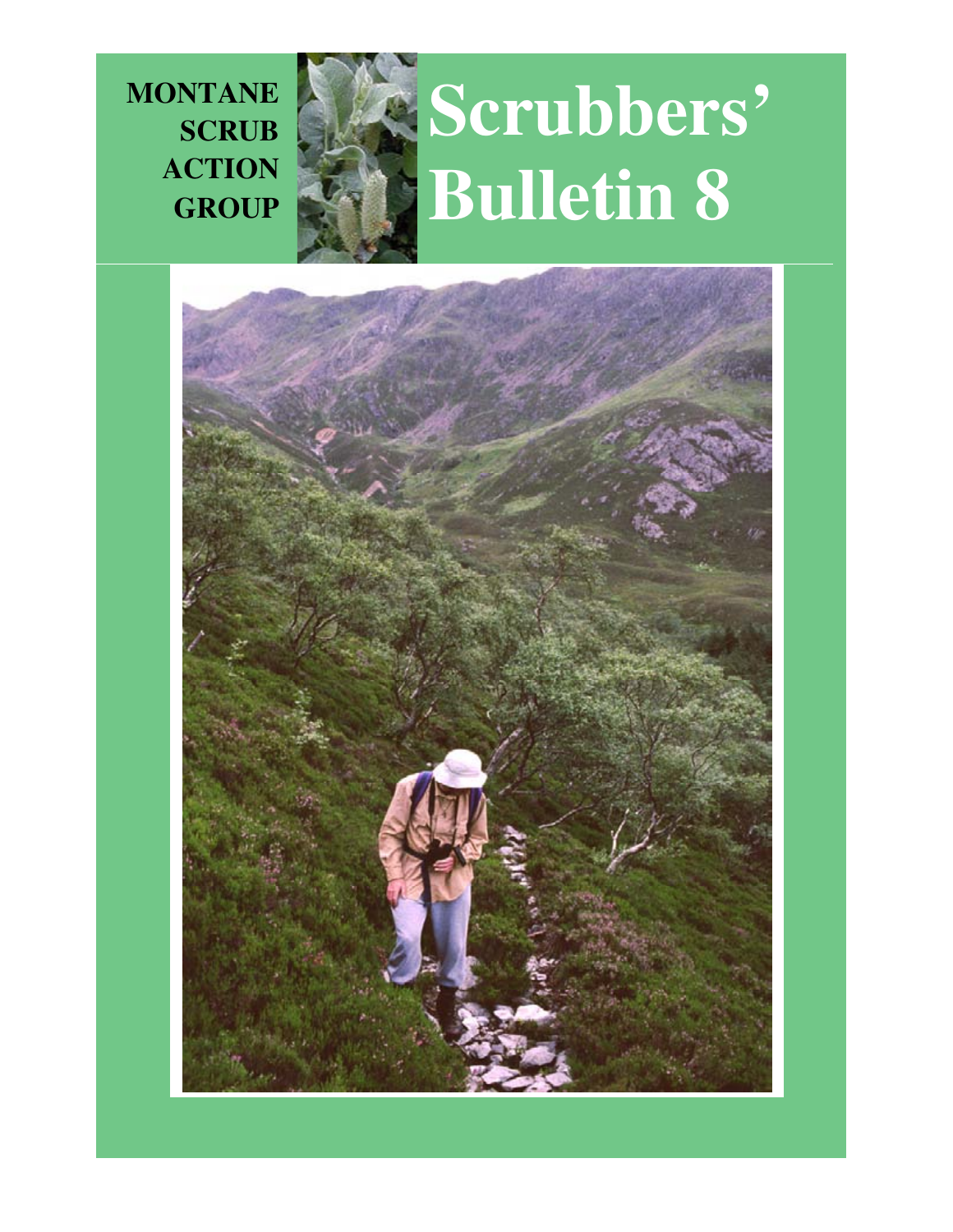## **Scrubbers' Bulletin No. 8, December 2009.**

**The Bulletin of the Montane Scrub Action Group, a partnership of individuals supported by their organisations.**

The current membership of the group is:

**Diana Gilbert**, The Macaulay Institute **Alison Hester**, The Macaulay Institute **John Holland**, Scottish Agricultural College **Phil Baarda**, Scottish Natural Heritage **Rob Soutar**, Forestry Commission Scotland **Billy Bodles. Highland Birchwoods Dan Watson,** The National Trust for Scotland

**Mick Drury**, Trees for Life **Philip Ashmole**, Borders Forest Trust **Keith Miller**, Mountaineering Council of Scotland **Deborah Long**, Plantlife **David Mardon** 

**Welcome to issue number 8 of the Scrubber's Bulletin,** compiled by David Mardon, Fagus, Manse Road, Killin, FK21 8UY, dk.mardon@googlemail.com Please note the change of address, due to my retirement from the NTS. We welcome Dan Watson of NTS as a new member of the group.

With my move from the Trust I was unable to retrieve the Bulletin email address list from the NTS system. If any reader knows of names that have been inadvertently lost, or anyone who would like to be included, please email me with details. DKM.

Earlier issues of the Bulletin may be read at www.highlandbirchwoods.co.uk

We are most grateful to the authors for their contributions to this issue, as follows:

### **Contents**

| <b>Richards, Mark.</b> Dwarf birch survey and monitoring in Glen Moriston, 2008 3             |
|-----------------------------------------------------------------------------------------------|
| Holland, J.P., A. Waterhouse, A. & Morgan-Davies, C. The Hill Sheep and Native                |
| Petr, Michal & Smith, Mike. Preliminary report on the identification of tree-line in Scotland |
| Fleming, Suki. Woolly willows planted in Corrie Fee National Nature Reserve  17               |
|                                                                                               |
|                                                                                               |
|                                                                                               |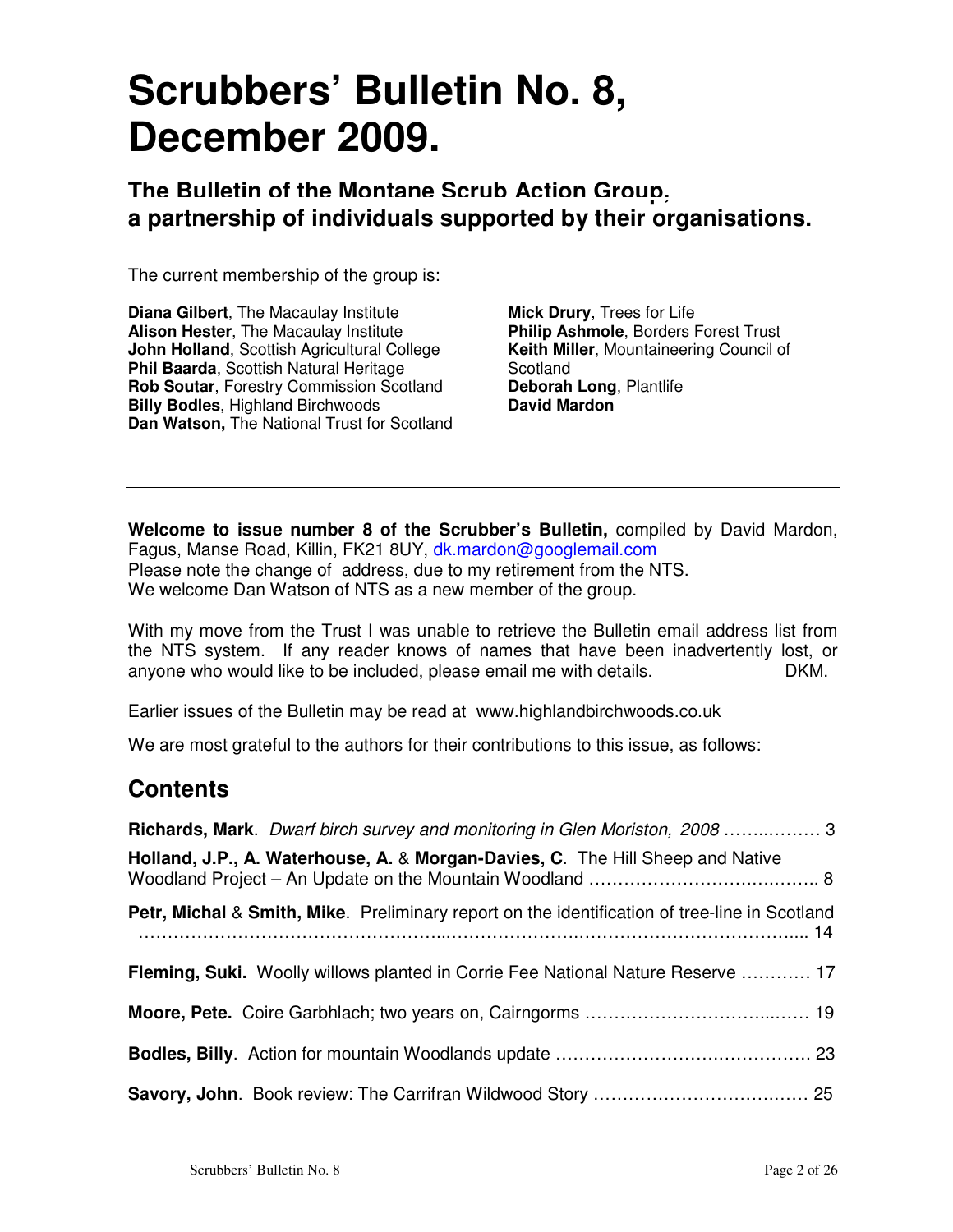## **Dwarf birch survey and monitoring in Glen Moriston, 2008**

#### **Mark Richards, email: m.richards@abdn.ac.uk**

Last summer, Trees for Life commissioned a dwarf birch (Betula nana) survey of a 21  $km^2$ area, focused primarily on the Dundreggan estate which they have recently acquired. The survey also included land on the neighbouring Corrimony Farm and Glenmoriston Lodge estates. The distribution of dwarf birch was mapped and individual plants were measured in order to learn more about their ecology and current condition. Monitoring work was also carried out in two exclosures. A full description of the survey and monitoring work is given in Richards (2008).

#### **Dwarf birch survey**

The presence or absence of dwarf birch was recorded in 6 m radius circular plots, spaced 200 m apart across the survey area. Dwarf birch were found in 31% of the plots, with large continuous areas occurring above 500 m (see map). The largest areas of dwarf birch were found on the top and northern slopes of the ridge running from Beinn Bhan in the west to Carn na Caorach in the east. Between 450 and 500 m dwarf birch occurred as scattered, small patches though was virtually absent from the south-facing slopes at these altitudes. They were more or less absent below 430 m. Thirty one of the dwarf birch survey plots were established as permanent monitoring plots.

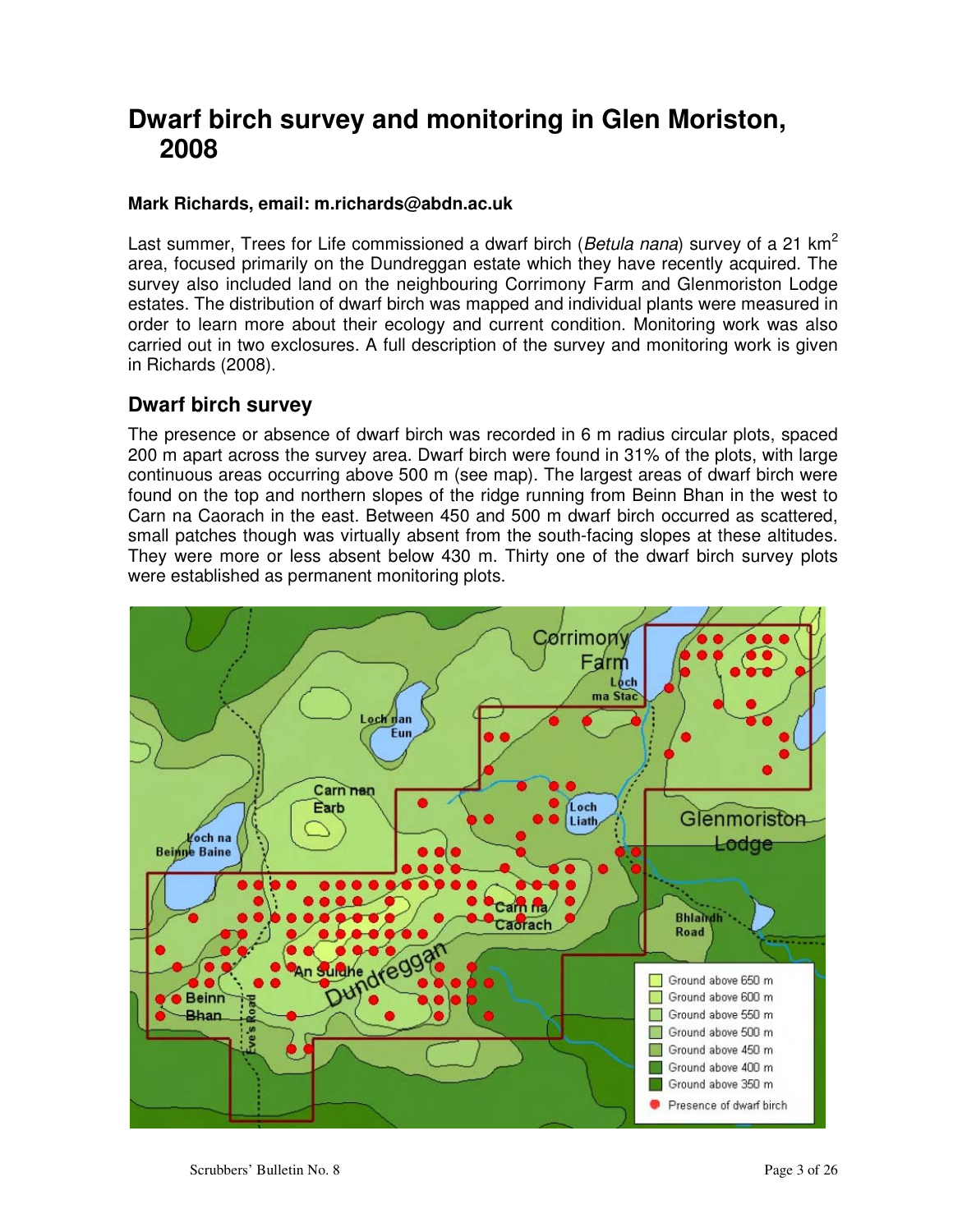Measurements were also made of the size, catkin number and browsing damage of the 5 largest dwarf birch in each plot (577 dwarf birch in total). These data showed that dwarf birch on south-facing slopes were shorter and produced fewer catkins on average than those on north, east or west facing slopes or flat ground. Those on flat or very gently sloping sites (the wetter sites) produced the most catkins. Dwarf birch which were taller than the surrounding vegetation (usually by just a few cm) produced significantly more catkins than those which were level with or below the vegetation. Only 16% of the 5 tallest dwarf birch in each plot were taller than the surrounding vegetation due to repeated browsing. The average number of catkins produced per plant was 1.95.

Eared willow (Salix aurita), creeping willow (Salix repens) and juniper (Juniperus communis ssp. communis) were recorded as and when they were encountered because they were too infrequent to record using the plot method. In total, 84 eared willow, 24 creeping willow and 45 juniper were recorded. No other montane scrub species were found. One permanent juniper plot and two permanent willow plots were established in areas where these were particularly abundant.

#### **Monitoring work in the Balnacarn exclosure**

In 1998 an exclosure was established on the Balnacarn estate. The exclosure is about 20 hectares and is located on a south-east facing slope, covering an altitude of 510-570 m. Shortly after the fence was erected a baseline vegetation survey was conducted along two transects within the exclosure (Matthews, 1998). This survey was repeated in early September 2008.

Considerably more dwarf birch were found along both transects in 2008 compared to 1998 (Fig. 1) suggesting the dwarf birch have spread over the 10 year period. The tallest dwarf birch in the quadrats of the 2008 survey were on average 10 cm taller than in 1998, having doubled in height. The height of the surrounding vegetation had also increased since 1998 and was approximately the same height as the taller dwarf birch.





Fig. 1 Number of transect quadrats containing dwarf birch in 1998 and 2008.

Fig. 2 Mean height of the tallest dwarf birch in quadrats along the two transects in 1998 and 2008.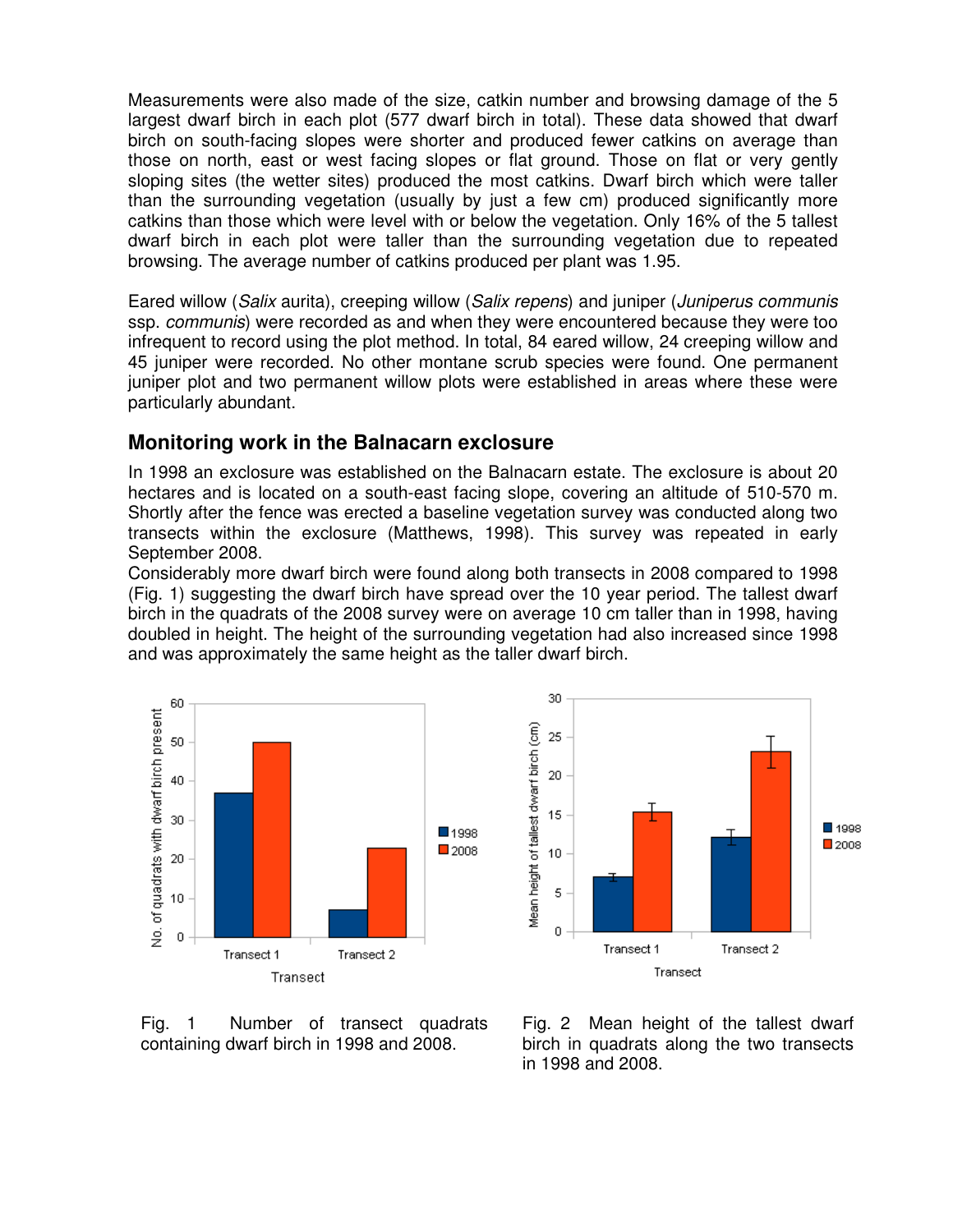#### **Monitoring work in the Dundreggan exclosure**

In 2002 an exclosure was erected on the eastern edge of the Dundreggan estate. It covers an area of 10 hectares and is situated on relatively flat ground at an altitude of 440 m. Fourteen circular permanent plots of 6 m radius, spaced 75 m apart were established. As with the wide area survey described above, the 5 tallest dwarf birch in each plot were measured.

Half of the plots contained dwarf birch and on average, those within the exclosure were 12 cm taller than those outside (based on the wider survey results). The dwarf birch in this exclosure were also considerably taller than those in the Balnacarn exclosure, despite having been protected from browsing for a shorter time (see photo). There had been a significant shift in the relative heights of the dwarf birch and surrounding vegetation. A much higher proportion of the dwarf birch population were taller than the vegetation compared to those outside of the exclosure (Fig. 3). The exclusion of deer and sheep is allowing patches of dwarf birch to rapidly develop into a dominant scrub layer.



Dwarf birch pulling away from the surrounding vegetation in the Dundreggan exclosure.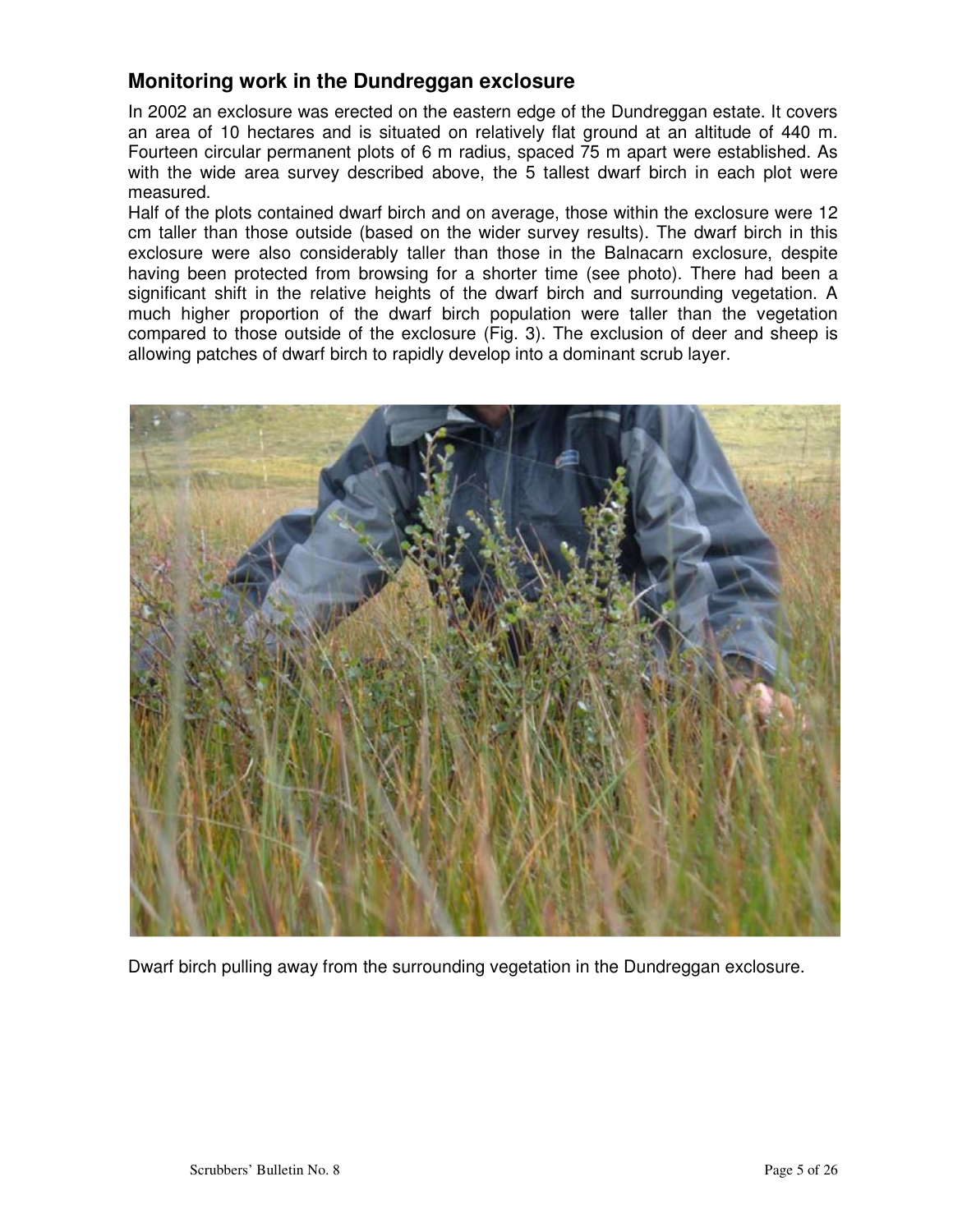

Fig. 3 Percentage of dwarf birch of different heights status, inside and outside of the Dundreggan exclosure. Data based on the 5 largest dwarf birch in each plot.

The most dramatic finding from the exclosure plots related to the number of catkins produced per plant. Catkin production was much greater inside the exclosure than outside, and this was the case regardless of whether the plants were shorter than, level with, or taller than the surrounding vegetation (Fig. 4). Overall, the average number of catkins per plant was 13 times greater inside the exclosure compared to outside (26.6 inside compared to 1.95 outside).



Fig. 4 Mean number of catkins per plant inside and outside of the Dundreggan exclosure, grouped by height status.

The exclosure is being steadily colonised by birch and to a lesser extent Scots pine. There are also small numbers of juniper, eared willow, rowan, and non-native conifers colonising the exclosure. The site is below the tree line so the invasion of birch and pine will probably result in a closed forest canopy, eventually shading out the montane scrub species. However, there is a shallow ridge that runs through the exclosure that has thin soil and is partly exposed to the prevailing westerly winds. These factors may restrict tree growth, allowing montane scrub species to prevail, perhaps forming a forest-scrub mosaic.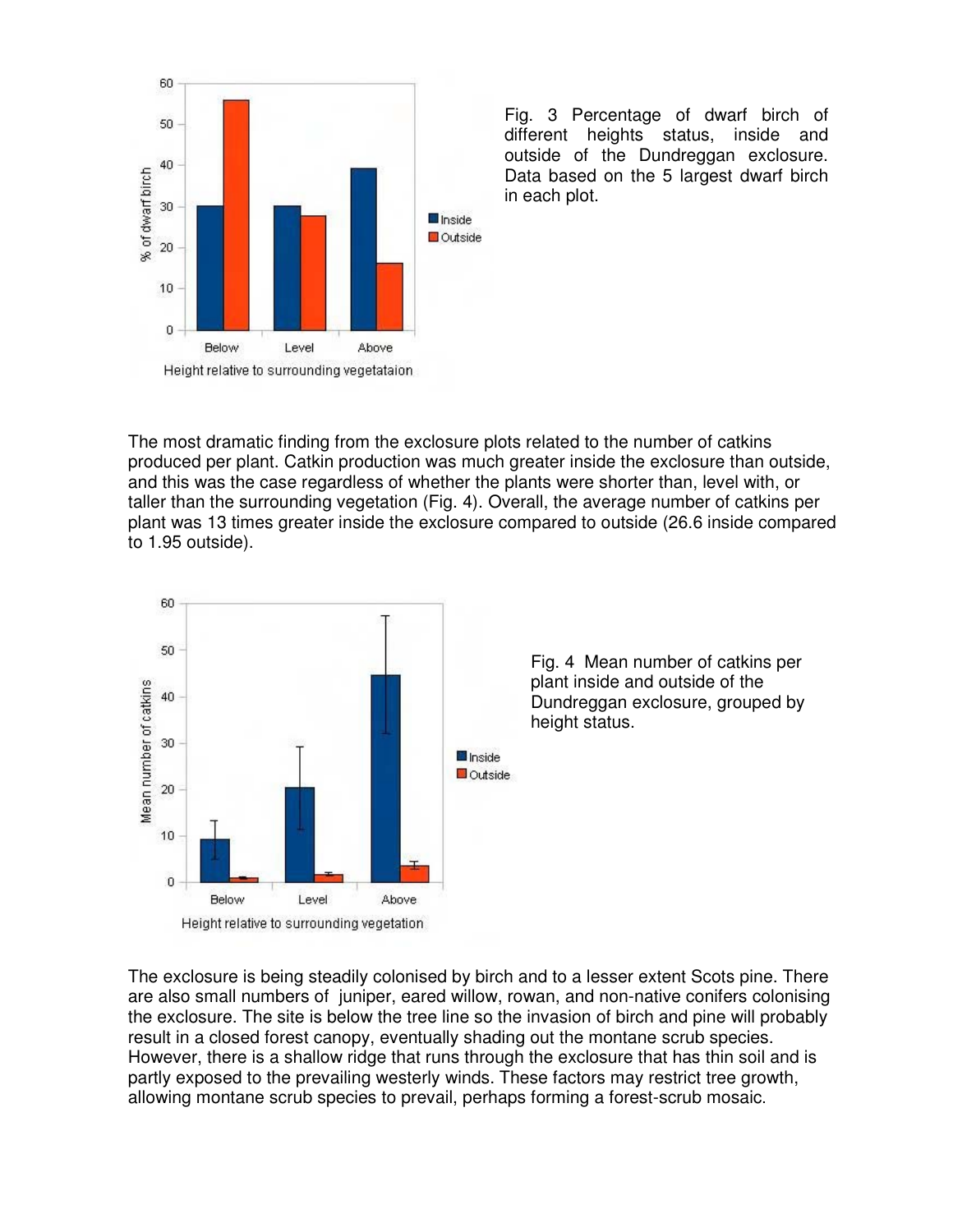#### **Swammerdamia passerella**

Larvae of the rare moth *Swammerdamia passerella* were found during August in two areas within Dundreggan, inside the exclosure and in a cluster of 3 survey plots just west of Loch Liath. The caterpillars are reported to feed exclusively on the leaves of dwarf birch and in Scotland have been found in only a few locations.

In both areas in which S. passerella was seen, the catkin production was much higher than average. Also, the catkins of plants bearing larvae often showed signs of damage. These two observations suggest that the larvae may feed on the catkins of dwarf birch as well as its leaves. If this is the case, increased catkin numbers resulting from the reduced browsing pressure could lead to an increase in S. passerella numbers. However, research would be required to determine if this is actually the case.

#### **Conclusions**

The Dundreggan estate contains a large population of dwarf birch, with some large, more or less continuous areas. However, the vast majority of individuals are heavily browsed resulting in short plants with low reproductive rates. The results from the wider survey and the two exclosures suggest that dwarf birch performs less well on south facing slopes compared to other aspects. I am unaware if this is generally the case or a relationship specific to Dundreggan. The exclusion of deer and sheep has been successful in promoting the development of montane scrub habitat, resulting in increased numbers of dwarf birch, as well as an increase in their size and catkin production. The permanent monitoring plots established during this survey will enable the effects of Trees for Life's new management plan for Dundreggan to be assessed. The results of the survey are being used to identify the best locations for future exclosures and the survey is being extended onto new ground this year.

#### **Acknowledgements**

I am grateful to the Corrimony Farm and Glenmoriston Lodge estates for granting permission to conduct part of the survey on their land.

#### **References**

Matthews, A. (1998) Results of baseline survey of Betula nana exclosure, Balnacarn Estate, Glen Moriston. Trees for Life.

Richards, M.L.A. (2008) Montane Scrub Survey, 2008. Trees for Life.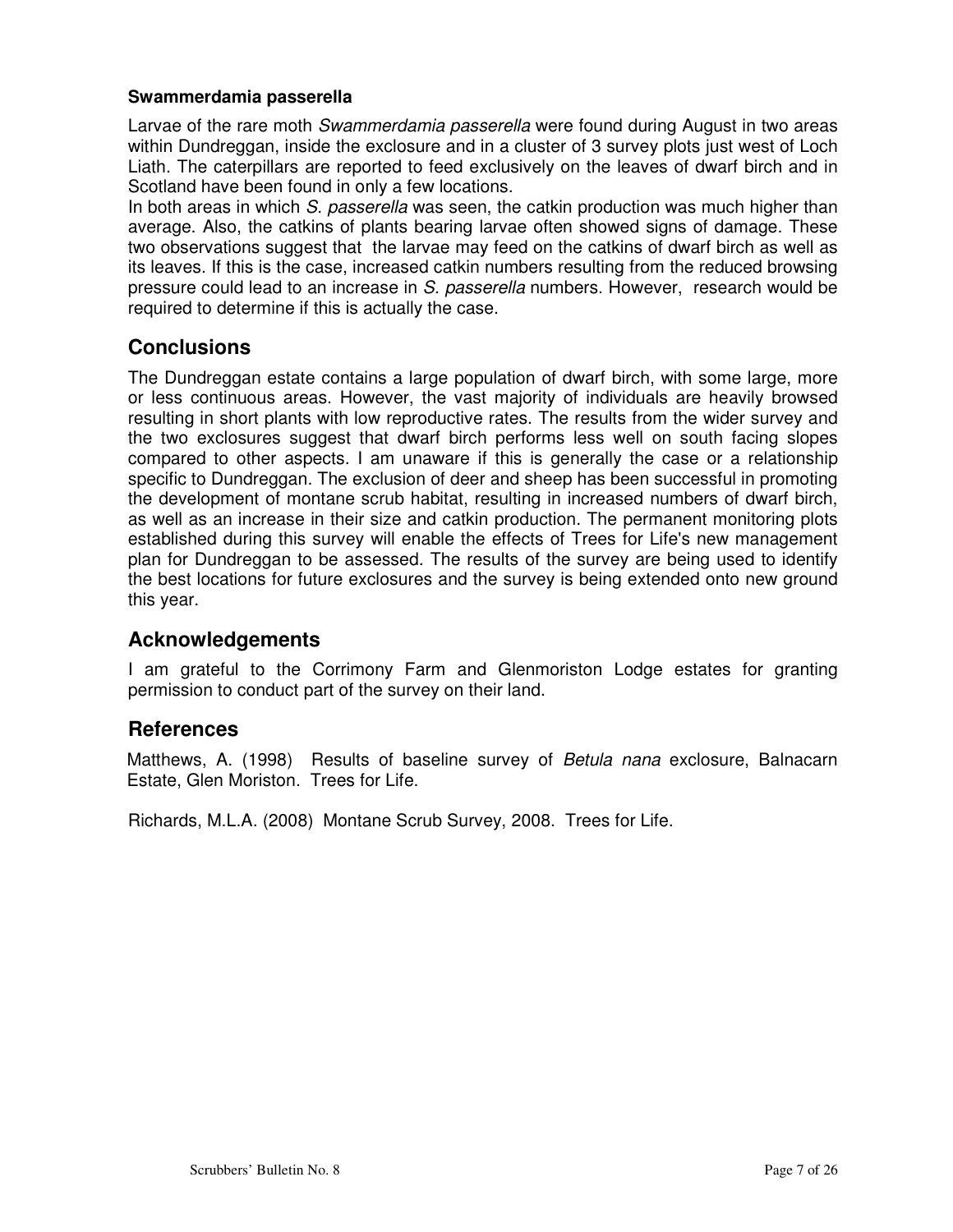## **The Hill Sheep and Native Woodland Project – An Update on the Mountain Woodland**

**J. P. Holland, A. Waterhouse and C. Morgan-Davies.** 

**SAC Hill & Mountain Research Centre, Kirkton, Crianlarich, Perthshire, FK20 8RU.** 

#### **Introduction**

The Hill Sheep and Native Woodland Project was conceived as a new approach to land management in the uplands, with the aim of improving the sustainability of upland farming, through the integration of an innovative sheep husbandry system with the establishment of native woodland within the same block of land (Hulbert et al., 1999; Morgan-Davies et al. 2000; Hulbert, 2002; Morgan-Davies et al., 2002; Pollock et al., 2005; Morgan-Davies et al., 2008). The project was established at SAC's Hill and Mountain Research Centre in west Perthshire in 1998, and utilized 1438 hectares of hill land to test and demonstrate the management approach at a full systems scale. Two adjoining glens were used in the project; Caol Gleann (590 ha, rising from 230-818m) and Gleann a'Chlachain (848 ha, rising from 230-1025m). Caol Gleann was managed using a traditional sheep husbandry system with 800 breeding ewes retained on the site year-round and no trees; while Gleann a'Chlachain had 260 ha of planted woodland and 588 ha of hill land which carried 650 breeding ewes from March to October. As the woodland matured it was envisaged that there would be controlled re-introduction of grazing into the woodland. The initial planting was carried out in two phases in 1998 and 1999.

#### **Woodlands**

#### Phase 1 - Allt Gleann a'Chlachain Gorge

The first phase of planting was along the Allt Gleann a'Chlachain gorge. Forty three hectares of native woodland, enclosed within a stock-proof fence, were planted along the river gorge. The main purpose of this woodland was to act as a wildlife corridor linking an area of existing semi-natural Downy Birch, Rowan and Aspen woodland in the lower part of the gorge with the second phase of planting in the upper bowl of Gleann a'Chlachain. The gorge woodland was not intended to be grazed by sheep. Nearly fifty-two thousand trees were planted in the autumn of 1998 (Table 1). Tree growth and survival has been variable over the site. Trees planted in the lower section of the gorge, where the river runs due south, have established well, whereas those higher up the gorge (above 270 m), where the river flows in a south westerly direction, have been slow to establish and there have been considerable losses. Extensive refurbishment has been required with a further 41,600 trees planted between 1999 and 2009 in five refurbishment phases (Table 1). An off-set electric wire powered by a solar panel was installed along the eastern boundary of the gorge woodland in 2006 to reduce deer incursion.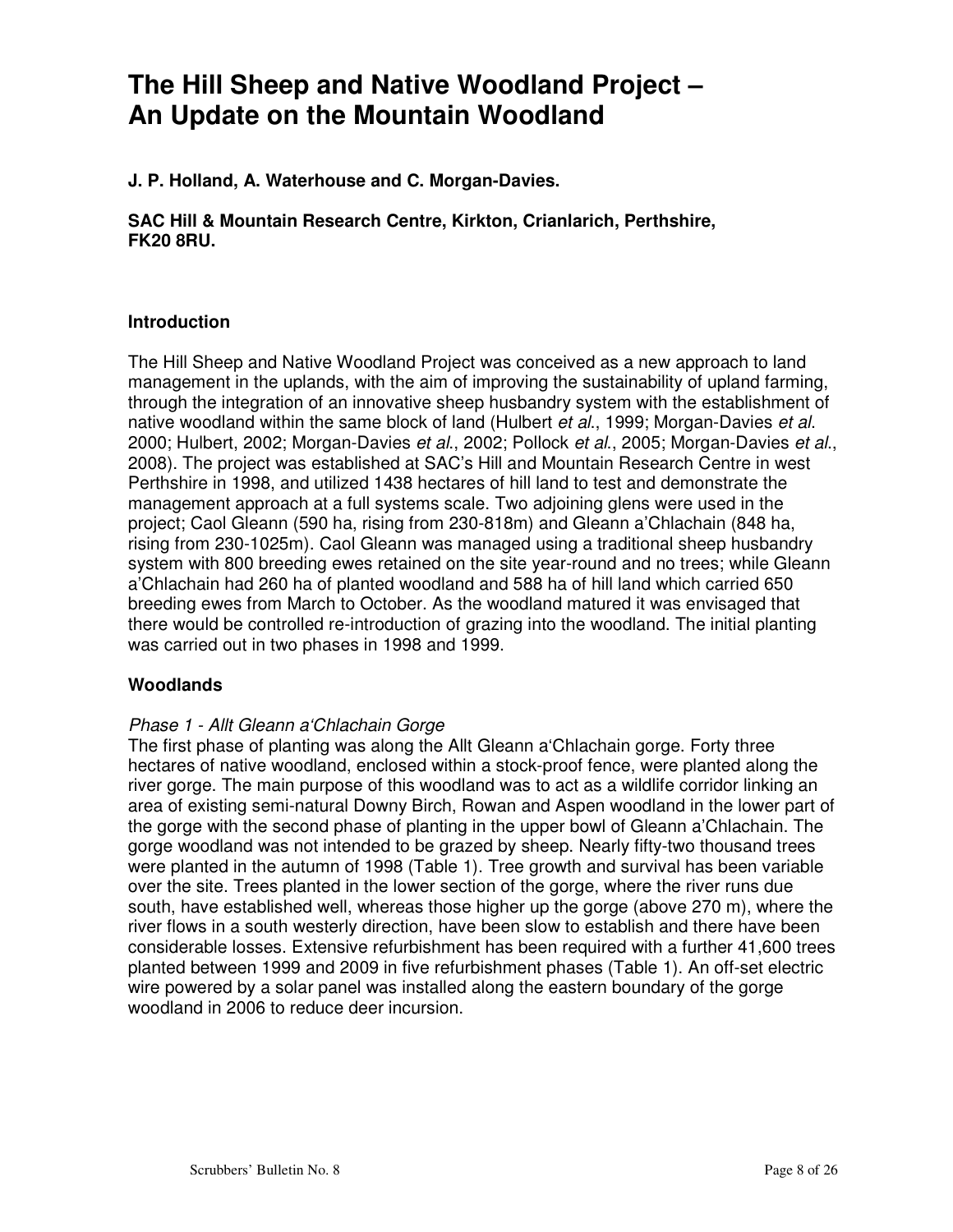| IUNIU I<br>1 1100 L<br>Species | Initial<br>Planting | Alle Greating Orligenality Gorge (40 nd including open ground)<br>Beating-<br>up | Beating-<br>up | Beating-<br>up | Beating-<br>up | Beating-<br>up | Total | Percentag<br>е |
|--------------------------------|---------------------|----------------------------------------------------------------------------------|----------------|----------------|----------------|----------------|-------|----------------|
|                                | 1998<br>16000       | 1999<br>4000                                                                     | 2002<br>0      | 2003<br>0      | 2004           | 2009           | 20000 | 21%            |
| Betula pendula                 |                     |                                                                                  |                |                | 0              | 0              |       |                |
| Betula pubescens               | 15000               | 0                                                                                | 4000           | 0              | 1500           | 1600           | 22100 | 24%            |
| Salix cinerea                  | 6000                | $\Omega$                                                                         | 3000           | $\Omega$       | 0              | 0              | 9000  | 10%            |
| Alnus glutinosa                | 3500                | 1000                                                                             | 4000           | 0              | 0              | 0              | 8500  | 9%             |
| Sorbus aucuparia               | 3500                | 1500                                                                             | 500            | 0              | 500            | 100            | 6100  | 7%             |
| Salix caprea                   | 2500                | 0                                                                                | 5000           | 0              | 0              | 0              | 7500  | 8%             |
| Pinus sylvestris               | 2250                | 0                                                                                | 5000           | 0              | 0              | 300            | 7550  | 8%             |
| Fraxinus excelsior             | 1500                | 50                                                                               | 2000           | $\Omega$       | 0              | 0              | 3550  | 4%             |
| Quercus petraea                | 1500                | 50                                                                               | 6000           | $\Omega$       | 0              | 0              | 7550  | 8%             |
| Salix aurita                   | 0                   | 250                                                                              | 0              | $\Omega$       | 0              | 0              | 250   | $0\%$          |
| Salix lapponum                 | $\mathbf 0$         | 0                                                                                | 0              | 750            | 0              | 0              | 750   | 1%             |
| Populus tremula                | 0                   | 0                                                                                | 500            | 0              | 0              | 0              | 500   | $1\%$          |
|                                |                     |                                                                                  |                |                |                |                |       |                |
| Total                          | 51750               | 6850                                                                             | 30000          | 750            | 2000           | 2000           | 93350 | 100%           |

**Table 1** - Phase 1 - Allt Gleann a'Chlachain Gorge (43 ha including open ground)



**Figure 1 -** Lower section of the Allt Gleann a'Chlachain gorge woodland (31/07/09)

#### Phase 2 (1999) - Gleann a'Chlachain Woodland

The second phase of planting consisted of two stock-fenced blocks (181 ha and 36 ha) which were planted with native tree species in 1999. The main block of woodland was in the bowl of Gleann a'Chlachain (390-600m), while the smaller block was on the north-west facing, lower flank, of Ben Challum (360-610m). This smaller block was attached to the gorge woodland. There was a gap of approximately 200m between the two Phase 2 woodland blocks to allow sheep to be gathered off Ben Challum. Most of the ground to be planted was mounded using a mechanical mounding machine. Within the fenced area there were numerous archaeological sites and substantial areas of peatland and flush that were left un-mounded and unplanted. Over 230,000 trees were planted in the two blocks in 1999. A third of the trees were cell grown plants and two-thirds were bare rooted. Fertilizer was applied to the trees in 2000. In order to reduce the extent of browsing by red deer an off-set electric wire, powered by a windmill, was installed around the main woodland block in 2000 and around the smaller block in 2002. In addition to the off-set electric fence, more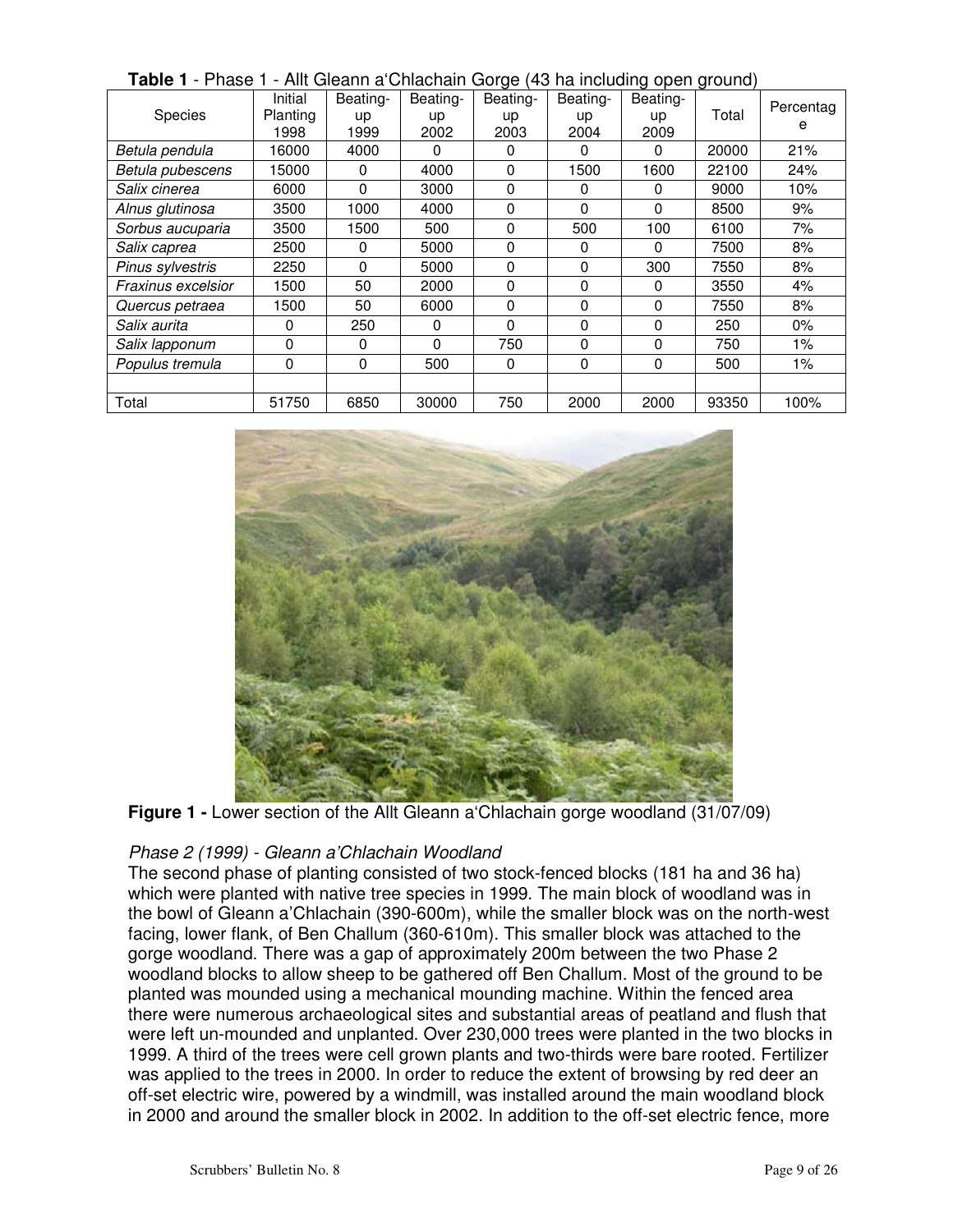pro-active deer control measures were initiated in 2005 with weekly visits to the woodlands by a deer controller, including night visits over the winter period.

In the first few years tree establishment was relatively poor over much of the site and losses were high, due to a number of factors including the high altitude, harsh climatic conditions, nutrient-poor and poorly drained soils, deer browsing and vole damage. Beating-up was carried out in 2000 and 2001 (Table 2). Monitoring of the trees in 2003 found that sapling height, the number of live trees, and the number of well established trees all declined with increasing altitude. Trees planted on east-facing slopes showed better growth and establishment than those planted on west-facing slopes. Above 500 metres, trees planted on south-facing slopes showed better growth and establishment than those planted on east or west-facing slopes. After four years more than 80% of the monitored plots contained fewer than 11 well established trees (i.e. below the equivalent of 1100 established trees/ha, as required under the WGS agreement). No plots above 515 m contained 11 or more well established trees. Plots containing trees with an estimated mean height of more than 60cm only occurred below 470 m. Almost 50 % of the trees showed some stem damage caused by voles, and 15% of trees showed some browsing damage. Since 2003 the trees have continued to struggle, however the off-set electric fence and proactive deer control have considerably reduced the browsing damage. Further beating-up was carried out in 2004 and 2009. The refurbishment in spring 2009 was targeted at specific areas, in particular sheltered, well-drained slopes and along burn sides. The refurbishment involved mechanical mounding, remedial drainage works and the planting of 25,000 trees. The trees were grown from seed collected at high altitude sites in the local area and grown at a local Argyll nursery. The trees were protected by vole guards and were given fertilizer. In total an additional 157,000 trees have been planted since the original planting in 1999 (Table 2). The extensive woodland refurbishment that has been carried out since 1999 has been required in order to try and meet the conditions of the Woodland Grant Scheme under which the woodland was planted. It has proved very difficult to meet these conditions in the difficult mountain environment in which the trees were planted. It is hoped that the refurbishment carried out in 2009 will mean that no further beating-up will be required.

|                      | ------   | ------------ |          | $1 - 11$ and moldering opon ground, |          |        |            |
|----------------------|----------|--------------|----------|-------------------------------------|----------|--------|------------|
|                      | Initial  | Beating-     | Beating- | Beating-                            | Beating- |        |            |
| <b>Species</b>       | Planting | up           | up       | up                                  | up       | Total  | Percentage |
|                      | 1999     | 2000         | 2001     | 2004                                | 2009     |        |            |
| Betula pubescens     | 116010   | 44000        | 12100    | 5500                                | 20000    | 197610 | 50.5%      |
| Betula pendula       | 29005    | 12000        | 2500     | $\Omega$                            | 0        | 43505  | 11.1%      |
| Pinus sylvestris     | 28000    | 4500         | 0        | 5500                                | 3750     | 41750  | 10.7%      |
| Alnus glutinosa      | 17015    | 10000        | 2750     | 5500                                | 0        | 35265  | 9.0%       |
| Sorbus aucuparia     | 16010    | 10000        | 2750     | 2000                                | 1250     | 32010  | 8.2%       |
| Salix cinerea        | 8000     | 4500         | 1750     | 0                                   | 0        | 14250  | 3.6%       |
| <i>Salix</i> species | 10005    | 0            | 0        | $\mathbf 0$                         | 0        | 10005  | 2.6%       |
| Salix aurita         | 0        | 4750         | 1250     | 0                                   | 0        | 6000   | 1.5%       |
| Salix mysinifolia    | 5010     | 0            | 0        | 0                                   | 0        | 5010   | 1.3%       |
| Corylus avellana     | 3000     | 300          | 0        | $\Omega$                            | 0        | 3300   | 0.8%       |
| Quercus petraea      | 1000     | 300          | 0        | 0                                   | $\Omega$ | 1300   | 0.3%       |
| Populus tremula      | 510      | 100          | $\Omega$ | $\Omega$                            | $\Omega$ | 610    | 0.2%       |
| Fraxinus excelsior   | 510      | 0            | 0        | $\Omega$                            | $\Omega$ | 510    | 0.1%       |
|                      |          |              |          |                                     |          |        |            |
| Total                | 234075   | 90450        | 23100    | 18500                               | 25000    | 391125 | 100%       |

|  | Table 2 - Phase 2 - Gleann a 'Chlachain (217 ha including open ground) |  |
|--|------------------------------------------------------------------------|--|
|--|------------------------------------------------------------------------|--|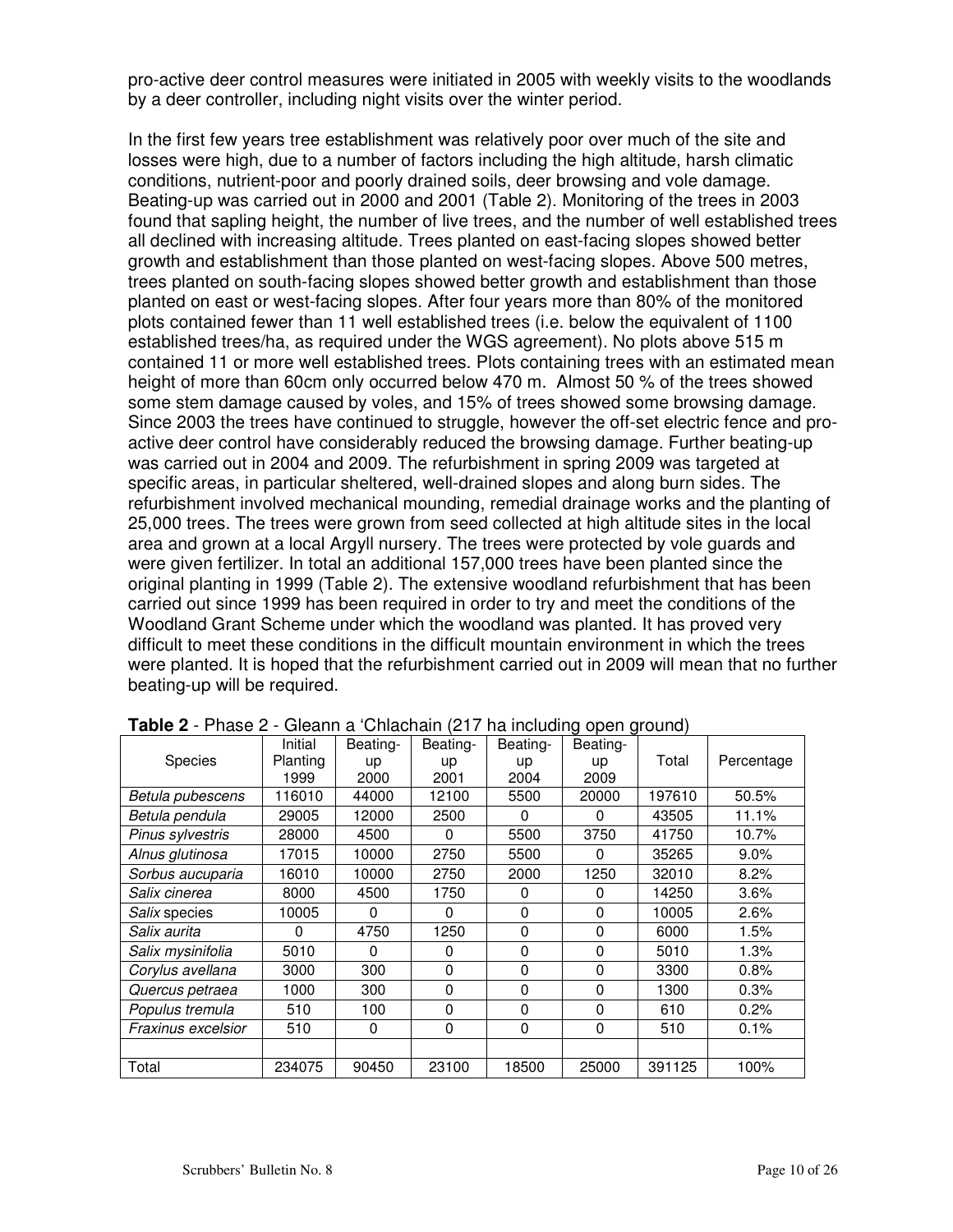

**Figure 2 -** Gleann a'Chlachain woodland (07/08/09)

#### **Sheep management**

An away-wintering sheep management system within Gleann a'Chlachain was carried out between 1999 and 2008. Under this system the animals were sent away to lowland farms in October and brought back to the farm at mid-pregnancy (March). Twin bearing ewes were kept on the inbye ground prior to lambing while single bearing ewes were put to the hill.

In order to assess the potential success of the combined woodland and livestock system, in terms of flock economics and local labour, comparisons were made between predictions from bio-economic modelling and actual monitored data over a five year period (2000 to 2005) (Morgan-Davies et al., 2008). Participative research to assess benefits to the public and uptake by the industry was also carried out. The observed results exceeded the model predictions, especially for the combined system economics, where actual returns were 20% more than predicted (Morgan-Davies *et al.*, 2008). There was also support for the approach from both the public and industry (78% and 68% respectively). Results showed that under the new system in Gleann a'Chlachain, the fecundity and prolificity of the ewes improved significantly compared to the control flock in Caol Ghleann (Morgan-Davies et al., 2008). There was also a considerable reduction in lamb and ewe mortality and significantly higher lamb birth-weights. The new system also produced significantly more kilograms of lamb per ewe than the control system (36.6 kg compared to 21.2 kg) (Morgan-Davies *et al.*, 2008). The new system resulted in higher quality and quantity of sheep outputs and improved animal welfare as well as benefits to the local economy and tourism (Morgan-Davies et al., 2008). There were problems though with sheep gathering in the high mountain area, linked to both the changed shape of the grazing range, and the incursion of neighbouring sheep into the glen whilst the flock was away-wintered. Similar off-wintering and away-wintering exercises are now a common element of hill sheep systems across the country, but have a significant bio-security risk.

Unfortunately, due to an outbreak of enzootic abortion within the flocks in both Gleann a'Chlachain and Caol Gleann, the sheep were removed from both glens in the autumn of 2008. Although sheep will be returned to Caol Gleann in the near future, they are unlikely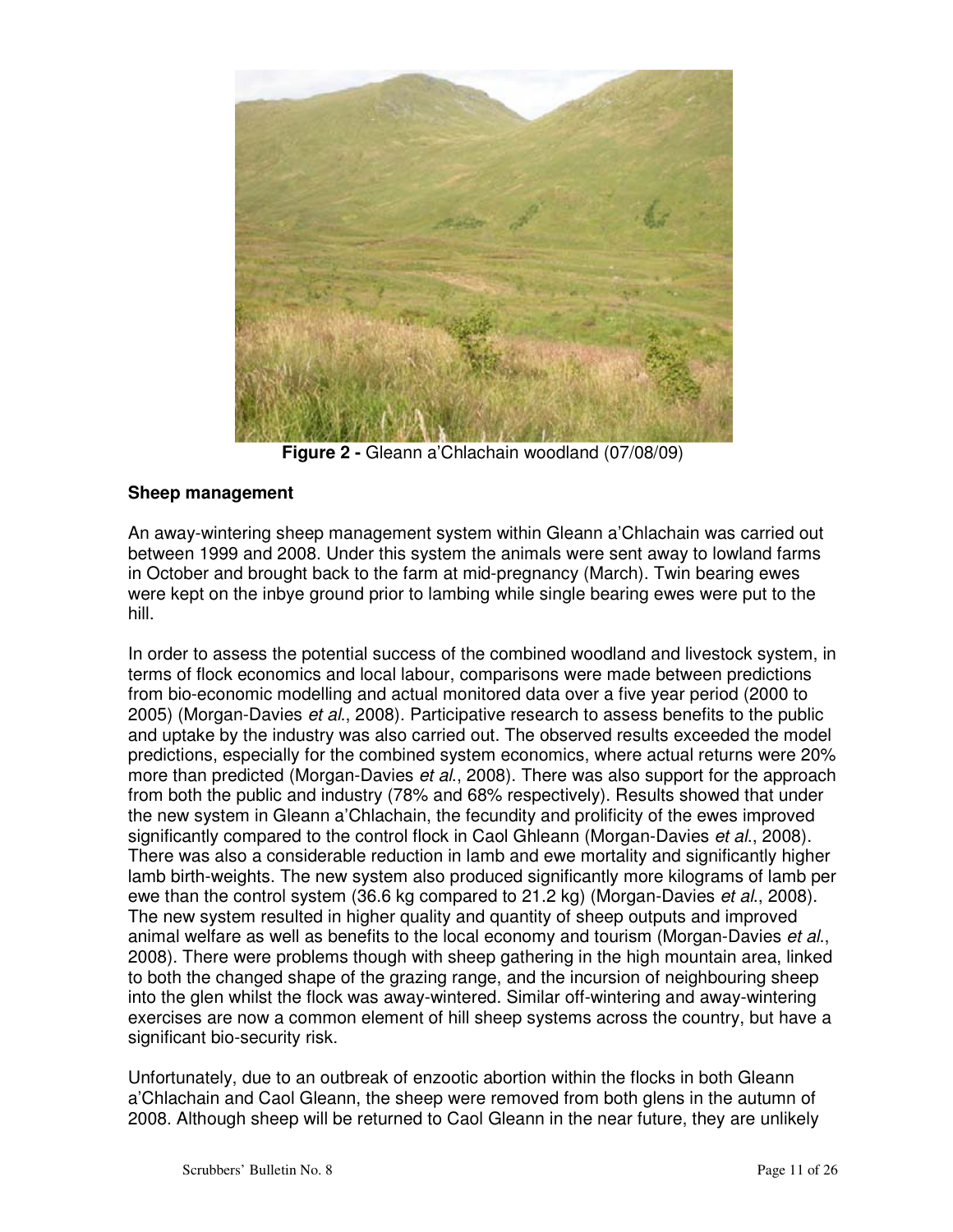to be returned fully to Gleann a'Chlachain in either the short or medium term. Our aspiration to allow controlled grazing within the main woodland block after 5 to 10 years has not been realized principally due to the very slow rate of growth and poor establishment of the trees. Achieving this goal in the future has been made more difficult by the removal of the sheep from Gleann a'Chlachain. However it is still our intention to enable the possibility of grazing within the woodland at some stage although this may be many years away.

#### **Biodiversity**

The ground vegetation within the un-grazed woodland blocks has shown some rapid changes, with extensive growth of Calluna vulgaris and Vaccinium myrtillus dwarf shrub heath and *Molinia caerulea. Sphagnum* and other bryophytes have also increased. Tall herb species such as Filipendula ulmaria, Geranium sylvaticum, Alchemilla glabra, Angelica sylvestris, Cirsium heterophyllum, Valeriana officinalis, Galium boreale and Solidago virgaurea have started to flower and have become much more evident. Numerous, large patches of Anemone nemorosa have developed on well drained slopes producing a spectacular floral display in April and May. Within the gorge woodland, Scotch Argus butterflies have started to breed within the tall *Molinia* grassland that has developed and Small Pearl-bordered Fritillaries have also increased. Stonechat, Whinchat, Wren and Willow Warbler are breeding within the woodlands, and other species including Black Grouse, Merlin and Short-eared Owl have been seen regularly within the main woodland block.

#### **Woodland Vision**

Although the trees have been slow to establish and with hindsight there are perhaps many things we would have done differently, we still believe that a mountain woodland of low growing trees and shrubs with extensive open areas will develop over the coming decades, creating a diverse and species-rich habitat that will enhance the landscape and be enjoyed by visitors for many decades to come. We will just have to be patient.

Since the start of the project in 1998 there have been significant changes to agricultural, forestry and climate change policy, and in the ways that farming and forestry are subsidized. The economics of hill sheep farming has changed markedly over this period which has in part led to a decline in the Scottish sheep flock of over 2.3 million between 1998 and 2007 (Renwick et al., 2008). The drive to increase woodland cover to around 25% of Scotland's land area by the second half of this century (Forestry Commission Scotland, 2006) has just been given further impetus through the Climate Change (Scotland) Act 2009. In order to achieve this, the rate of new planting will need to increase from its recent low of less than 5,000 hectares to about 10,000 hectares per year (Forestry Commission Scotland, 2009). Food security, sustainability, animal welfare and carbon sequestration are currently important policy drivers, and in these changing times it would seem even more appropriate to recognise the role that silvopastoralism may have in delivering sustainable management systems for land managers in both the hills and lowlands. Despite EU Rural Development policy clearly acknowledging the economic, social and ecological value of agroforestry, the implementation of such systems is still relatively poor over much of Europe, and Scotland remains one of the countries in Europe that has no positive policy to support agroforestry. Proposed changes to the eligibility of forested land for Single Farm Payment in Scotland mean that starting today a new woodland scheme in Gleann a'Chlachain would retain Single Farm Payment for the afforested land, however there is still no mechanism to achieve fuller integration of woodlands and livestock grazing, as the planting must be done under an official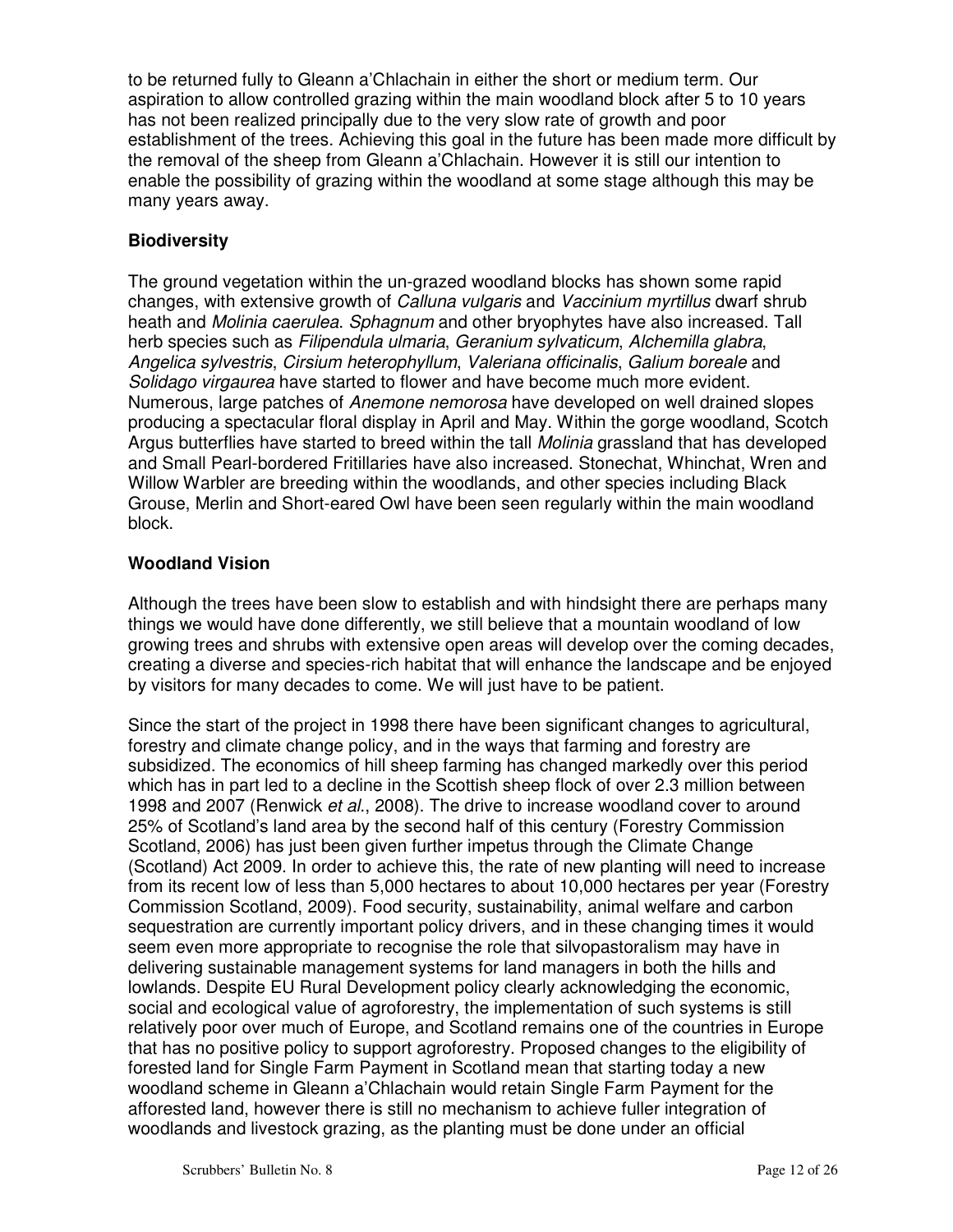afforestation scheme which currently have set minimum planting densities. In truth not much has changed, except that there is still little incentive to retain food production from the hills, and there is a continued drive to increase woodland cover, probably just through higher levels of public support. Agriculture and woodland remain as polarised as ever.

#### **References**

Forestry Commission Scotland (2006) The Scottish Forestry Strategy 2006. Edinburgh: Forestry Commission Scotland.

Forestry Commission Scotland (2009) Climate Change Action Plan 2009-2011. Edinburgh: Forestry Commission Scotland.

Hulbert, I.A.R. (2002) Livestock grazing of woodlands - impact and management options. Scottish Forestry, **56**, 5-17.

Hulbert, I.A.R., Waterhouse, A., Gordon, P. and Morgan-Davies, C. (1999) Silvi-pastoralism for the uplands of Scotland - A new approach to an old problem - The integration of farming and forestry. Scottish Forestry, **53**, 231-235.

Morgan-Davies, C., Kenyon, W. and Wharmby, C. (2000) Uptake of innovative hill land use systems. Scottish Forestry, **54**, 203-207

Morgan-Davies, C., Barnes, A. and Zografos, C. (2002) Assessing farmers' willingness to uptake innovative systems. An update on the hill sheep and native woodland project. Scottish Forestry, **56**, 93-95.

Morgan-Davies, C., Waterhouse, A., Pollock, M.L., Holland, J.P. (2008) Integrating hill sheep production and newly established native woodland: achieving sustainability through multiple land use in Scotland. International Journal of Agricultural Sustainability, **6**, 133- 147.

Pollock, M.L., Hulbert, I.A.R., Holland, J.P., Morgan-Davies, C., Waterhouse, A., Milner, J., Wilson, A. and Fuller, R. (2005). The integration of sheep husbandry systems and native woodland: impact on plant-herbivore dynamics and impact on bird communities. Scottish Natural Heritage Commissioned Report No. 116 (ROAME No. F99AC415).

Renwick, A., Waterhouse, A., Thomson, S., Midgeley, A., Vipond, J., Hill, G., Morgan-Davies, C., Holland, J.P., Pollock M. and Williams. M. (2008) Farmings Retreat from the Hills. Edinburgh: SAC Rural Policy Centre.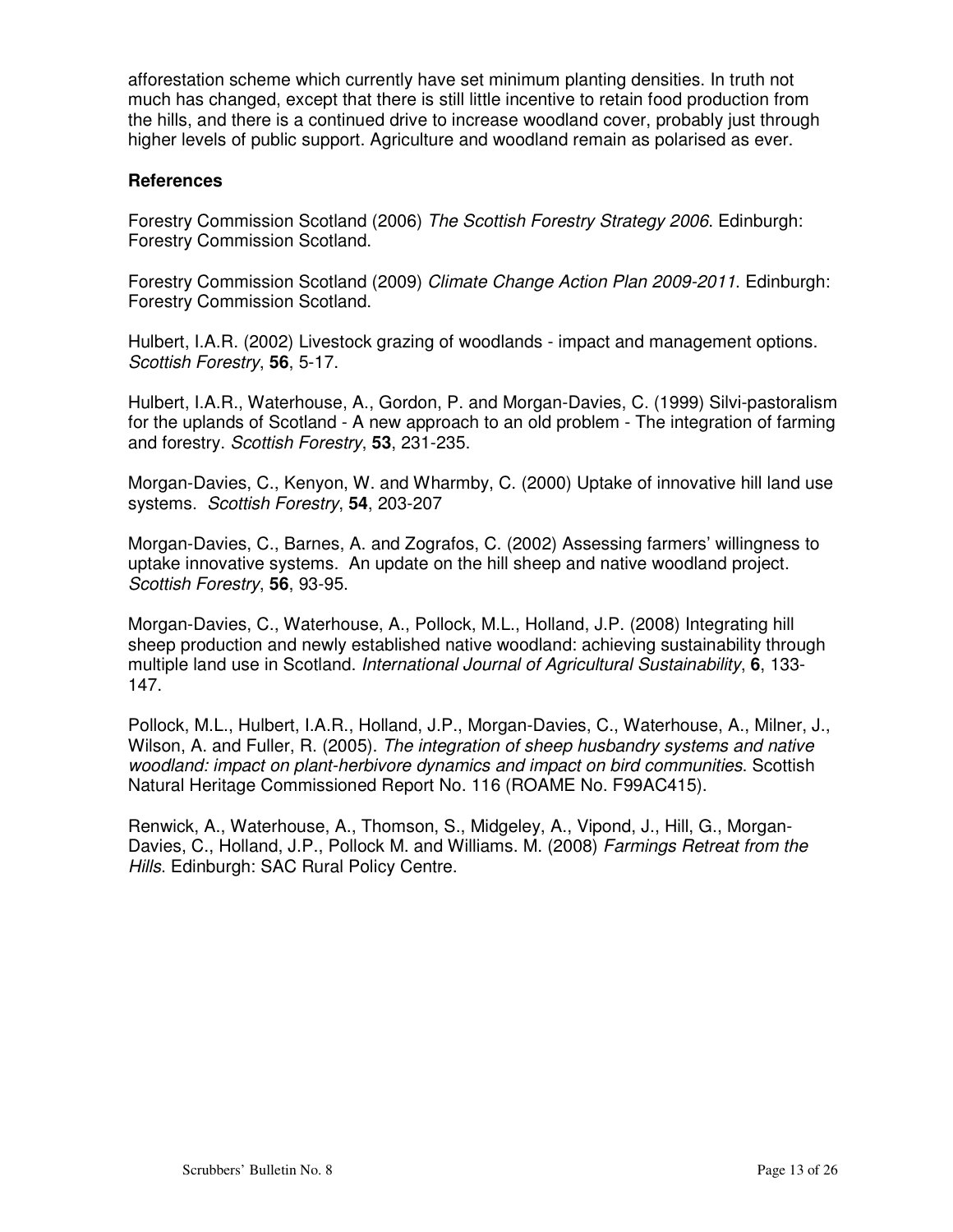## Preliminary report on the identification of tree-line in Scotland

#### **Michal Petr and Mike Smith**

**CHES, Forest Research, Northern Research Station, Roslin, Midlothian, EH25 9SY**  Michal.Petr@forestry.gsi.gov.uk

#### **Introduction**

In montane regions zones of woodland and scrub are separated by a tree-line that represents the natural limit of tree regeneration. In Scotland the tree-line is largely unidentifiable, as most of the natural woodland was removed in past centuries. This project aims to find a method of predicting the tree-line, based on the site suitability for Scots pine and downy birch between the upper limit of commercial forests and below the biological limit of growth for each of the 2 species. The identification of a tree-line zone, in which we assume a transition from a woodland canopy to scrub vegetation, will represent the ecotone that provides ecological continuity between the native woodland types (defined by Habitat Action Plans - HAP) and montane scrub HAP. The montane scrub HAP type contributes to biodiversity in its own right, provide aesthetic landscape improvements beyond commercial forestry and would contribute to government carbon sequestration targets. The definition of the ecotone will provide a focus for management continuity between different HAP types.

#### **Objective**

The aim of this project is to develop general tree-line model based on the growth sensitivity of Scots pine (SP) [Pinus sylvestris L.] and downy birch [Betula pubescens Ehrh.] in various conditions using a fuzzy approach. This model employs statistical techniques combining field data, climate and terrain variables, with predicted yield for the tree species obtained from Ecological Site Classification (ESC) (Pyatt et al 2001). The project uses data previously recorded for treeline woodlands in Scotland focusing on SP and DB in the Scotland Highlands (Hale et al 1998) and also data collected for the montane scrub database.

#### **Method**

The tree-line model attempts to find a relationship between the predicted yield for SP and DB, and other climatic and topographic variables. Field survey data provide a method if calibrating the model. These data include information about the spatial extent of the treeline across Scotland based at a resolution of 100m (see Figure 1).

Climatic variables, and elevation and predicted yield information were related to field data in the analysis. The climate variables used included: accumulated temperature (AT), moisture deficit (MD), continentality (CONT), and wind exposure (DAMS), and the height above sea level (ELEV). An initial classification into potential tree-line zones used yield values and expert knowledge with sensitivity analysis of yield linked to the field observations. The defined zones were:

1. very slow growth of trees – biological limits (yield  $0 - 0.5$  m<sup>3</sup> ha<sup>-1</sup>yr<sup>-1</sup>)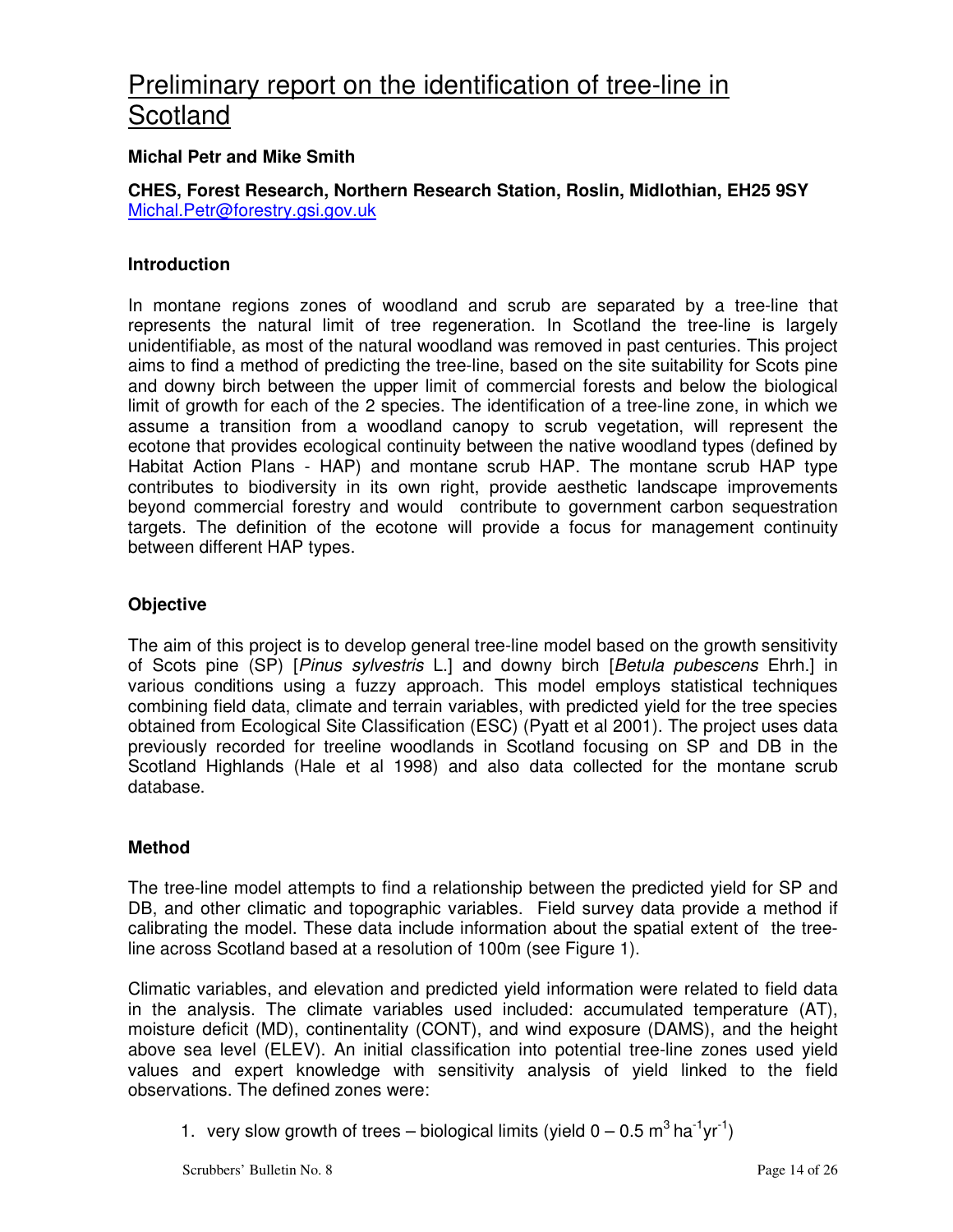- 2. slow tree growth tree-line zone (yield  $0.5 6$  m<sup>3</sup> ha<sup>-1</sup>yr<sup>-1</sup>)
- 3. fast tree growth commercial forestry (above 6  $m^3$  ha<sup>-1</sup>yr<sup>-1</sup>).

 A discriminant statistical method was employed to develop a criterion to classify quantitative variables (AT, MD, CONT, DAMS, ELEV) into these three categories. Output of the analysis creates a treeline model that allows us to process and classify independent datasets into the three zones.



**Figure 1** Field survey data across Scotland

#### **Preliminary Results & Discussion**

Results achieved with the tree-line model for SP and DB represents a good prediction of the tree-line zone in south-east Scotland. An example analysis is shown for SP and DB (Figure 2) in which the Caledonian Pinewood Inventory (CPI) is also shown as a validation dataset. The current extent of Caledonian pinewoods is within zone 3 (commercial forestry) for both species with buffer extending to the tree-line zone (Figure 2). Some minor variations between zones for species are apparent, especially the extent of zone 1 (biological growth limits). The validation process was conducted in other CPI sites with different level of accuracy. For example lower accuracy was achieved in Cairngorms National park.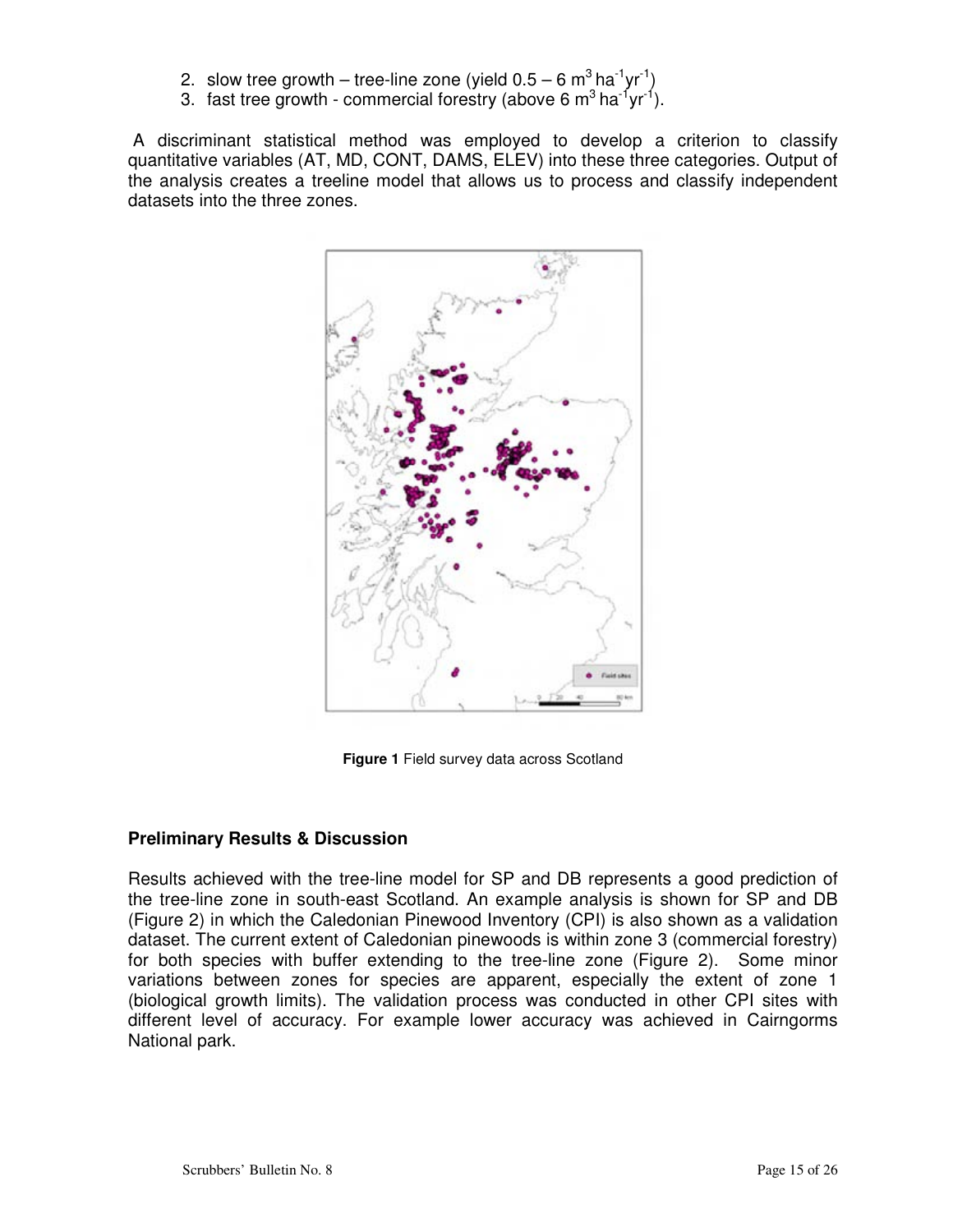

**Figure 2** Classification zones in south-east Scotland shown with Caledonian Pinewood Inventory data  $(A - for SP, B - for DB)$ 

#### **Conclusions**

The tree-line model could be a useful method to plan the creation and management of treeline ecotones at a national scale. This model is still under development and some adjustments are necessary to increase its reliability across Scotland. The tree-line model will be validated within local biogeographic zones and European biogeographic zones defined by Metzger (2005), which include the Scottish Highlands. The validation process should enables us to explore the variation in tree-line within different biogeographic zones, with a main emphasis on the east-west climate gradient in Scotland.

#### **References:**

Hale, S.E., Quine, C.P., Suarez, J.C. (1998): Climatic conditions associated with treelines of Scots pine and birch in highland Scotland, Scottish Forestry, vol. 52, issue 2, 70 – 76.

Metzger, M.J., Bunce, R.G.H., Jongman, R.H.G., Mucher C.A., & Watkins, J.W., (2005): A climatic stratification of the environment of Europe. Global Ecology and Biogeography 14, 549-563.

Pyatt, D.G., Ray, D., Fletcher, J., (2001): An Ecological Site Classification for Forestry in Great Britain, Bulletin 124, Forestry Commission, Edinburgh.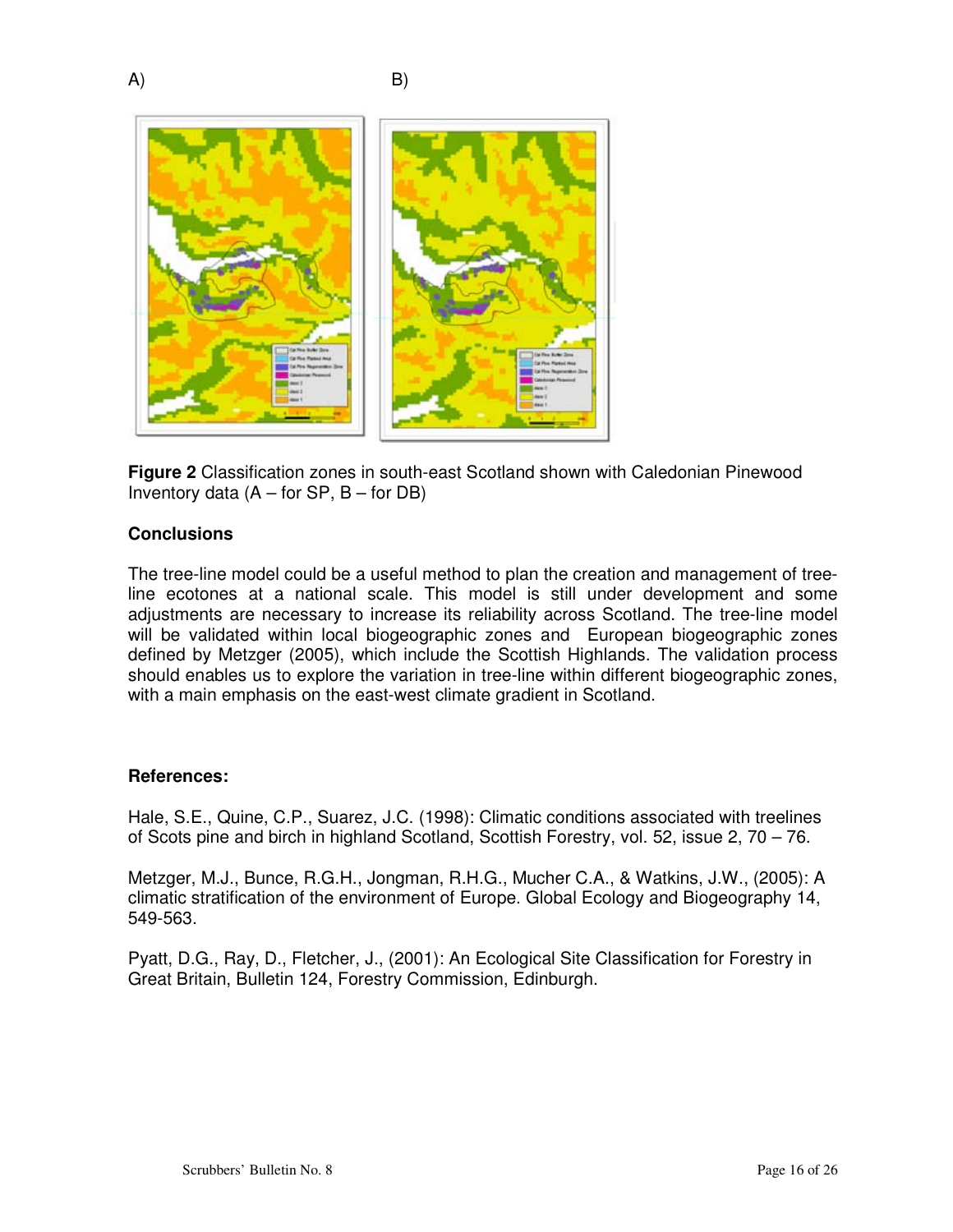## **Woolly willows planted in Corrie Fee National Nature Reserve**

#### **Suki Fleming, Area Officer - Angus and Dundee, Scottish Natural Heritage.**

In August of this year, over 800 young montane willow shrubs were planted in Corrie Fee National Nature Reserve (NNR) by Scottish Natural Heritage (SNH) and Royal Botanic Garden Edinburgh staff and volunteers. Species planted included the rare woolly willow Salix lanata, which is a UK Biodiversity Action Plan species and is one of those selected for additional support through the government and SNH's Species Action Framework (Scrubber's Bulletin No. 7: 16-18). The actions were agreed by the B.A.P. Steering Group.

Corrie Fee NNR hosts one of the largest remaining populations of montane willow scrub in the UK, including the second largest population of woolly willow. However, before the planting this year, the pockets of willow scrub growing on rock ledges and the steep corrie sides were small and isolated. They were growing and seeding but not regenerating. The aim of the project was to increase the size of the existing population, and to improve the conditions for natural regeneration to occur in the future, by planting native stock within the fenced exclosure in Corrie Sharroch, where most of the willows within Corrie Fee NNR are found. Seeds and cuttings of woolly willow and associated willow species were collected from Corrie Sharroch in 2007 and 2008 by the Royal Botanic Garden Edinburgh, as part of their Scottish Plants Project. These were grown into seedlings and were available for transplantation.



**photo 1 – Richard Marriott and Heather McHaffie** 

A great deal of preparation was necessary before the actual planting took place, including three site visits during the spring and summer of 2009. The first visit was undertaken to identify broad areas for planting. The aim was to find sites away from the existing willow populations (so that the planted willows could be identified and monitored more easily), with deep snow cover and with appropriate ground conditions. The second visit involved a detailed assessment of the vegetation cover within the proposed planting areas. This was necessary as Corrie Sharroch forms part of Caenlochan Special Area of Conservation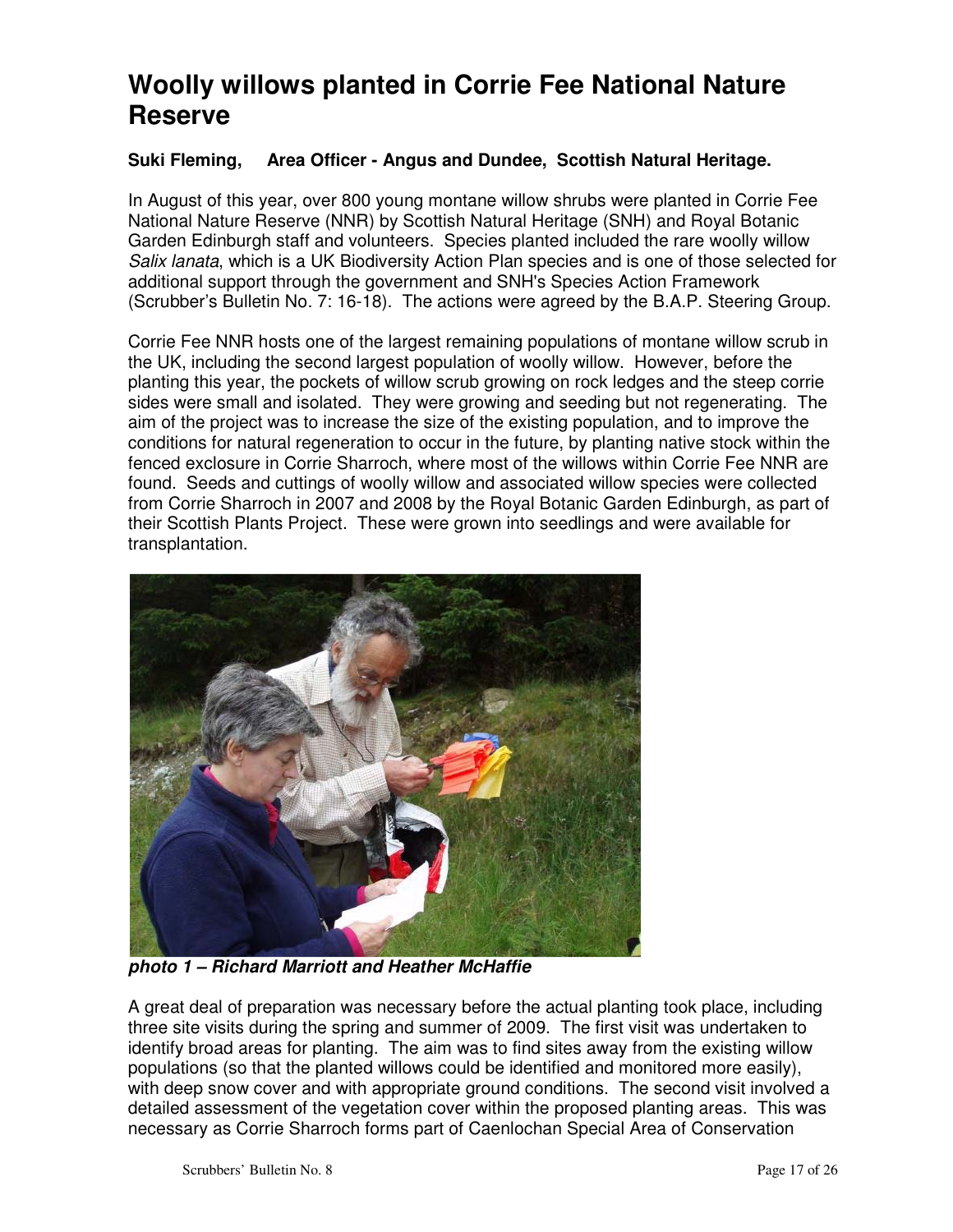(SAC) and therefore an assessment of the potential impact of the planting on other notified habitats within the SAC was required. The final visit was undertaken to mark the exact planting locations. Coloured flags were used to show exactly where each of the different species of willow were to be planted.



**photo 2 – Volunteers carrying plants** 

Teams of volunteers were used to carry the young willow plants up to the planting sites, some of which were at the top of the corrie at about 700m altitude. Six willows were then planted within a 2m radius of each of the coloured flags. Prior to the planting day, Natacha Frachon and her colleagues from the Royal Botanic Garden Edinburgh had removed the young willows from their pots and made up bundles of six plants of a particular species. This made planting on the day extremely quick.



**photo 3 – Natacha Frachon from RBGE**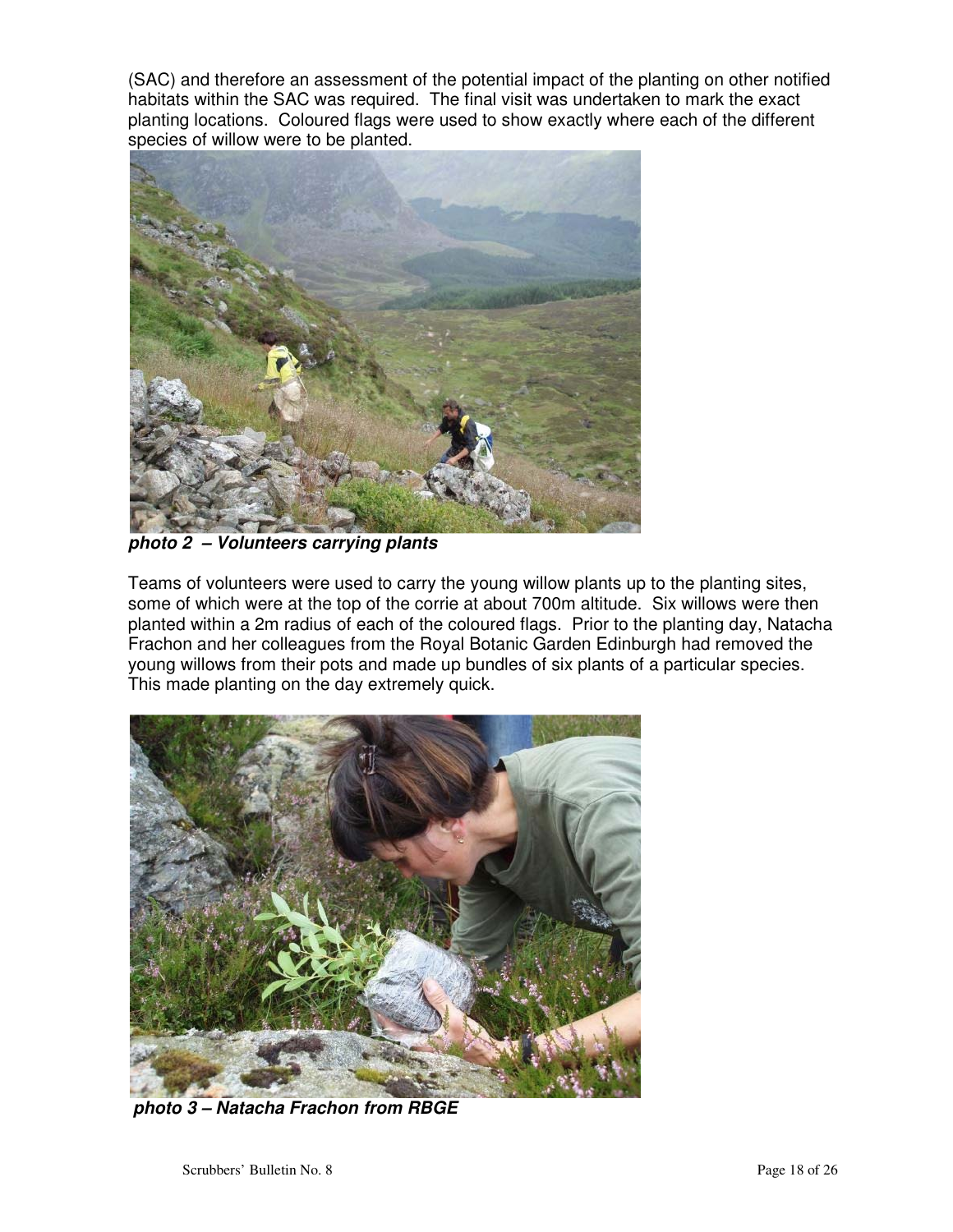## **Coire Garbhlach; two years on**

#### **Pete Moore, Area Officer – Cairngorms**, **Scottish Natural Heritage**

Coire Garbhlach lies towards the north end of the Glen Feshie estate, a deep water-worn slash into the Cairngorm hills which is botanically rich and one of the thirteen remaining locations of Salix lanata in Scotland.

The site was surveyed comprehensively by Richard Marriott in1994 and reported as having a population of 30 plants, restricted to steep gullies and cliff-bound grassy ledges. At that time grazing levels at Glen Feshie as a whole were ringing alarm bells. There was, under those conditions, no prospect for expansion and doubts must surely have been raised as to whether the ledges were indeed secure from browsing into the future.



Location of Salix lanata at Coire Garbhlach photographed from NN88129 94377 accuracy 8m,705m alt 8July 07

In the last 15 years the estate has changed hands and, with the benefit of new policies in the last 5 years or so, supported by enlightened management, grazing levels are being brought under control and the glen is experiencing something of a renaissance of vegetation. All of which amounts to an optimistic setting for some proactive work on Salix lanata under SNH's Species Action Framework (SAF).

The delivery of this project – part of a wider, co-ordinated programme of work on Salix lanata - has been guided by the Woolly Willow Biodiversity Action Plan (BAP) Steering Group, comprising representatives from the National Trust for Scotland, the Royal Botanic Garden Edinburgh and Scottish Natural Heritage, as well as several expert, non-affiliated willow enthusiasts, who have given up their time and expertise to contribute to the project.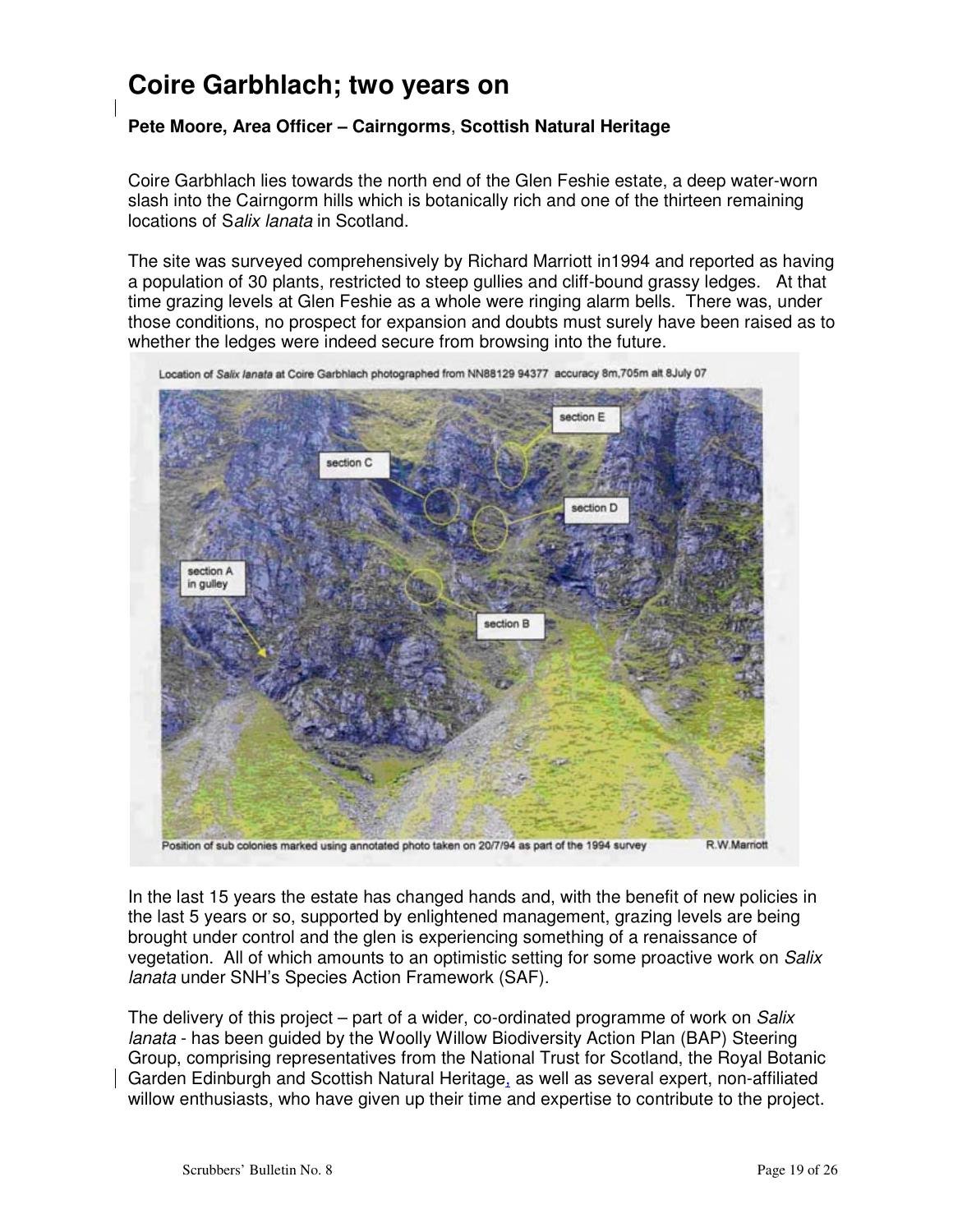The SAF was launched in 2007, as described by Chris Sydes in SB7, and set out clear objectives for *Salix lanata* and another 31 species. As one of the remaining 13 identified colonies and hosting less than 50 plants, Coire Garbhlach is regarded as one of the smaller, and therefore vulnerable, populations. Encouraged and supported by the progressive land management which was taking place on the Estate, we were keen to undertake some initial survey work and develop a plan to undertake any necessary intervention to assist the species recovery.

The site was resurveyed in 2007 to detect whether there remained a viable (and potentially expanding) community on the ledges. Various casual observations indicated that the species was not thriving and might have been in decline. It was also decided to take the opportunity to collect seed and cuttings from the specimens at the earliest opportunity and to establish a cultivated population of Coire Garbhlach Salix lanata under nursery conditions. To begin with there was a general aspiration to retain genetic purity at the site, but this position was to change as described below.

Access to the Coire Garbhlach colonies is difficult and dangerous, the slopes steep and unstable. Richard Marriott and I went to recce the site in May 2008, and after a careful wander around the slopes at the foot of the cliffs, confirmed that SNH's Health and Safety policies combined with Richard's increasing discretion/advancing years (!) meant that some plants which he had surveyed himself in the past (1994), could not be revisited without some form of external assistance.

Richard reflected on the difficulty of access in his 2008 colony report and upon the likelihood of this affecting the accuracy of some survey records. With considerably fewer plants recorded in 2000, by another observer, there was some concern that the population had more than halved in recent years. The likelihood is that this is not the case and, as Richard points out, the records were all reflecting observations at a lower altitude and probably missed the more precarious colonies, higher up the cliffs, which are not easily seen if the weather is wet and the grey leaves do not show up. The unsubstantiated view was that the population remained small and stable but accordingly vulnerable. We made plans to collect seed (if possible) and cuttings from the remaining plants, as a matter of urgency and I made contact with SportScotland at the National Outdoor Centre, Glenmore Lodge, to 'buy in' some expertise to effect a safe working environment. Tim Walker, The Principal of The Lodge, at the time, agreed to come along to help us and, in July 2008, we took a vehicle up the hill track to the edge of the coire, and the three of us descended by rope down a steep gully, to the side of the colonies.

I was deposited in a safe vantage point to document the work and Richard collected samples, while belayed by Tim from various fairly close points. For expedience, Tim collected one or two specimens by taking himself into the more inaccessible areas as we looked on. As we reported last year; cuttings were taken from 12 plants following our 'cuttings protocol' of not removing more than 10% of shoots from any one plant. The work resulted in 30 cuttings, of which 24 rooted. It was only realised at the potting stage that one sample was a hybrid, (almost certainly with S.myrsinites) and thus, we ended up with 20 rooted cuttings from 10 parents. During that survey and collection visit, we saw no seed.

The visit drew attention to the rather struggling and isolated specimens of *lanata* within the known colonies at Coire Garbhlach and also to the unstable nature of the coire. In spite of Tim's technical assistance, we were still unable to sample and ground-truth from the highest of the subcolonies. Work at these upper subcolonies has been put aside for a future visit when specialist ground anchors and fully roped access will need to be arranged.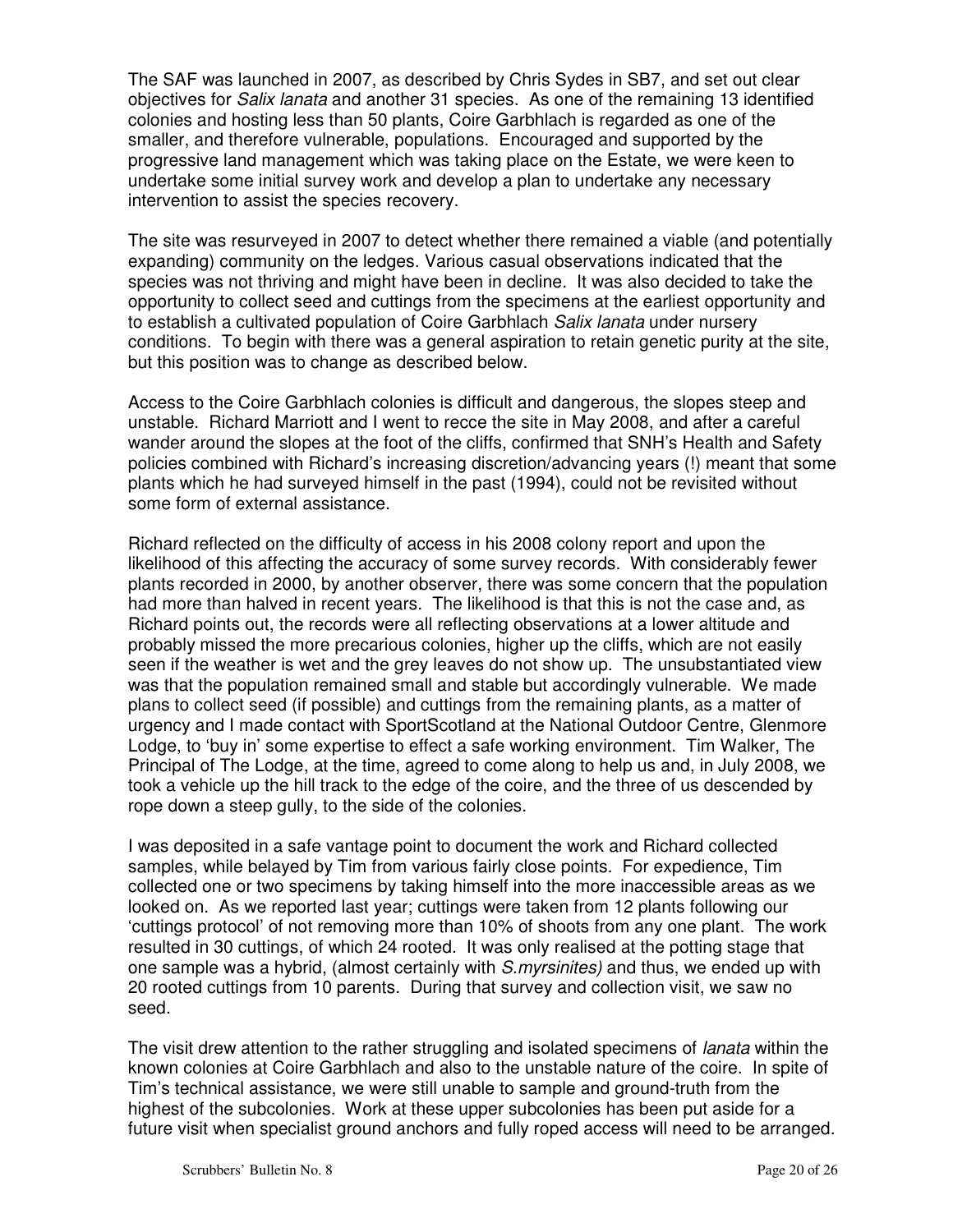Debate followed late that summer and over winter. We had a very small number of cuttings. Our 'cuttings' protocol limited how much material we could take from the accessible plants in Coire Garbhlach. The willows did not appear to be exactly flourishing and the chances of capitalising on the anticipated recovery of vegetation through reduced grazing in the wider coire seemed slight. As no seed had been seen on the bushes in either 2007 or 2008, regeneration of the colony on it's own, seemed unlikely.

It was clear that natural re-establishment – relying upon the existing remnant plants to set seed - or augmentation from the pure genetic stock, was going to be a very lengthy project. We had and have a willing landowner, who was keen to progress management options that would move the estate towards reforestation on a much bigger scale and this small amount of work fitted well with his aspirations … and so we thought carefully about mixing the genotypes; bringing in known cultivated seedlings to help re-establish. The Steering Group were supportive of this proposal and, most importantly, there were accessions available from the nursery at RBGE which had been collected from Caenlochan, on the other side of the Cairngorms.

We got approval to make another visit to Coire Garbhlach in 2009, to undertake some planting work. We kept two provisos in mind; we would keep one colony - Richard's colony 'a' - which is slightly separated from the others as 'pure', restocking it in the future, with Garbhlach-originated cuttings as the opportunity arose. We would also, at the suggestion of the Estate, expose a proportion of the introduced plants to grazing – in other words, our replanting would not only be confined to the cliff-bound ledges where the willows were currently surviving, but we would also establish some colonies on what we judged to be suitable habitat below the cliffs, at the top of the grassy slopes.

It was a suggestion that we readily accepted, as the longer term goal for the species recovery was the re-establishment of willow scrub throughout the coire. This certainly offered the opportunity of a kick-start of the process and threw down a challenge to the land managers with respect to grazing control – a challenge which they have readily accepted.

In July 2009, Richard and I met with two Glenmore Lodge Instructors, Al Gilmour and Bill Strachan, at the estate to transfer gear and drive once again to the lip of the coire. Having divided up the two hundred and fifty plants into planting bags, we set off down a similar route to the foot of the cliffs and set up a central base to work from.

I left Richard to direct operations from this point and descended down to the burn and then up a short way on the other side of the coire to a prominent rock, which had previously provided us with a fixed point from which to photograph / view the willow areas and there I set up a tripod and camera to document the work

We kept in contact through 'walkie-talkie' radios which transmit from set to set (as opposed to through a radio mast), one side of the coire to the other and once Richard had identified the locations of the planting plots, Al and Bill climbed to these locations and marked the corners of the plots with fluorescent markers. I then photographed the plot locations, at a sufficient scale and resolution to be able to see the flags on the resulting images, and recorded the various details via the radio sets as work progressed.

We were blessed with a good day. The north facing cliffs of Coire Garbhlach offer a challenge to the photographer, casting deep shadows, but by and large the technology held up and the planters were able to distribute the plants as indicated in the figures. With the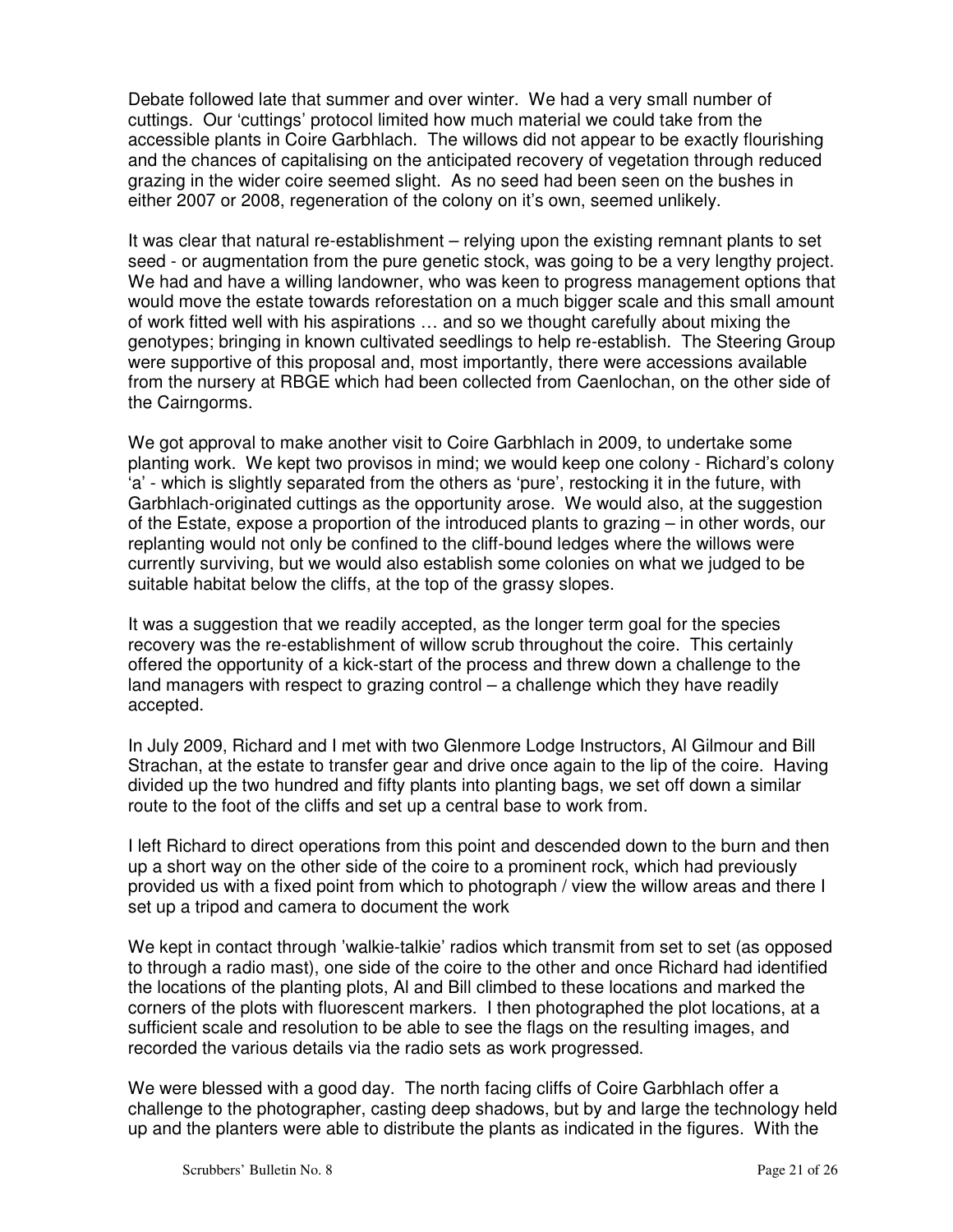steep unstable slopes and a desire not to cause undue damage, Al and Bill operated a 'one pass' system. Planting the flags at the base of the planting plots, climbing up through them, planting as they went and then marking the tops for photographic purposes. They would then recover the top flags, continue up and out the top of the coire to descend by the rope once more to recover the lower flags and begin again on another plot. Where these were cliff-bound and discrete, no flags were necessary and I have reflected the limits of planting in the graphic.

With a bit of luck we'll begin to see the scrub developing in Coire Garbhlach in a relatively short time. We intend to keep an eye particularly on the two plots on the lower slopes to see what browsing or grazing impacts there are, and what percentage of the restocking survives.

With Target 1 for the BAP Steering Group - 'Increase population size of Salix lanata to over 2000 plants by 2010' well within sight, attention will begin to turn to the other aspirant objectives to 'Ensure that populations are stable or increasing at all known sites by 2015, Increase the range of the species by ensuring that populations at four sites can expand by 2015. We hope that the work in Coire Garbhlach will contribute significantly to these objectives.

Thanks must go to: Thomas MacDonell at Glen Feshie Estate for his support for the work; to SNH for funding the specialist access arrangements through the Species Action Framework; to Glenmore Lodge staff Tim Walker, Nigel Williams, Bob Kinnaird, Al Gilmour and Bill Strachan; to the BAP Steering Group members, and in particular, Richard Marriott, who has invested much time, energy and expertise into willow recovery in general and has been key to taking this project forwards.



Preparation above the Coire, 2009 Rope work below the site, 2008





Working on the face, 2009 Working on the face, 2009

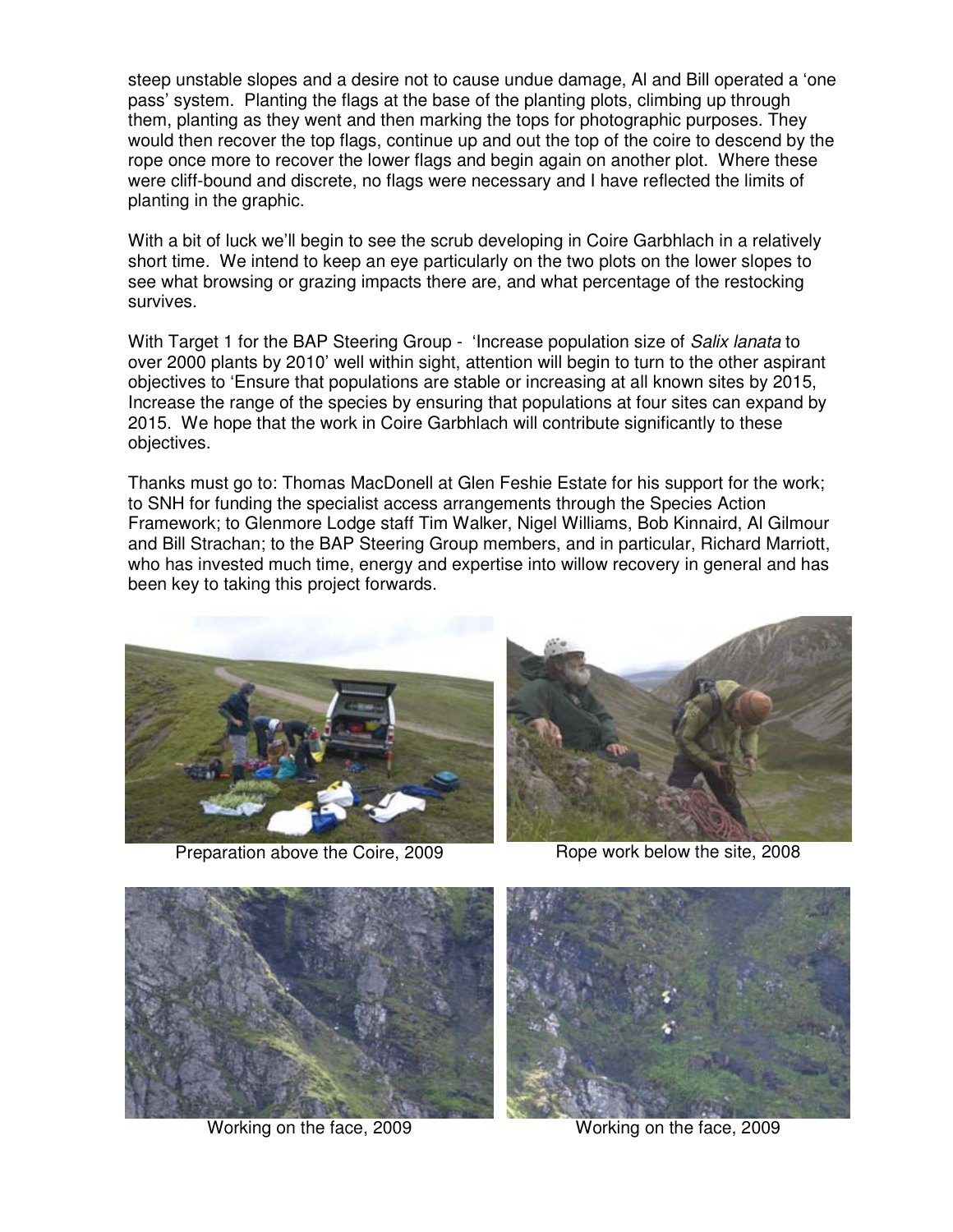## **ACTION FOR MOUNTAIN WOODLANDS UPDATE**



#### **Billy Bodles, Highland Birchwoods**

It's hard to believe we are now almost at the end of the second year of the project, where has the time gone? Since the last Scrubbers' Bulletin work on the AMWood project has started in earnest. The project identity is now well established with tee-shirts, pencils, leaflets and notepads and through numerous magazine articles we've been able to attract a lot of interest from the general public. Our website www.mountainwoodlands.org was launched in spring 2008 and has an inbuilt scrub recording form through which we've had approx. 200 scrub reports from members of the hill going community. The scrub survey days were very successful, to date we've held 16 weekend survey events, using



Volunteer surveyors

volunteers, covering a range of areas from Dunnet Head to the Galloway hills. This has proven to be a very rewarding element of the project as we've now got a core of dedicated knowledgeable people who keep coming back despite the rain and midges! As part of the survey strategy a general scrub identification postcard was developed, 6 pictures on a postcard that the general public could use to record their sightings of scrub. So far, we've distributed 74,000 of these postcards through outdoor magazines and partners offices and shops. Perhaps the most pleasing element of the project has to be the involvement with primary schools, we've been able to provide a class visit by one of the project staff to speak to the children about montane scrub and an

education pack. The pack includes a Dwarf Birch plant that the kids pot up under supervision and look after for a further 6-9 months, we are then able to take the kids to one of the partner sites where they plant their tree on their local hillside. The level of interest this generates is simply amazing and throws up some tough questioning!

At the Glentrool site in Dumfries and Galloway lots of hard work has gone into preparing the treeline demonstration garden, 3.4 hectares of existing plantation around the Merrick hill path was cleared by a tractor mounted hammer flail and replanted with mountain woodlands species. They've also been working hard building the raised wall montane scrub garden at the Glentrool Visitor Centre; thank you to all the volunteers who so kindly gave up their time to help build the stone walls and shovel many many tonnes of soil.

At the Cample Burn site in the Clyde Muirshiel Regional Park staff and volunteers were very busy replanting some the juniper cuttings that were taken earlier in the project. We've also been able to expand their work programme and provide funding to establish a hen harrier nest site camera, within the exclosure created around the juniper replanting site. This will enable us to see how the harriers interact with the scrub habitat.

CairnGorm Mountain have had another busy summer with the Mountain Garden gardener, Slavomira doing lots of work planting out the willows kindly provided by the Royal Botanic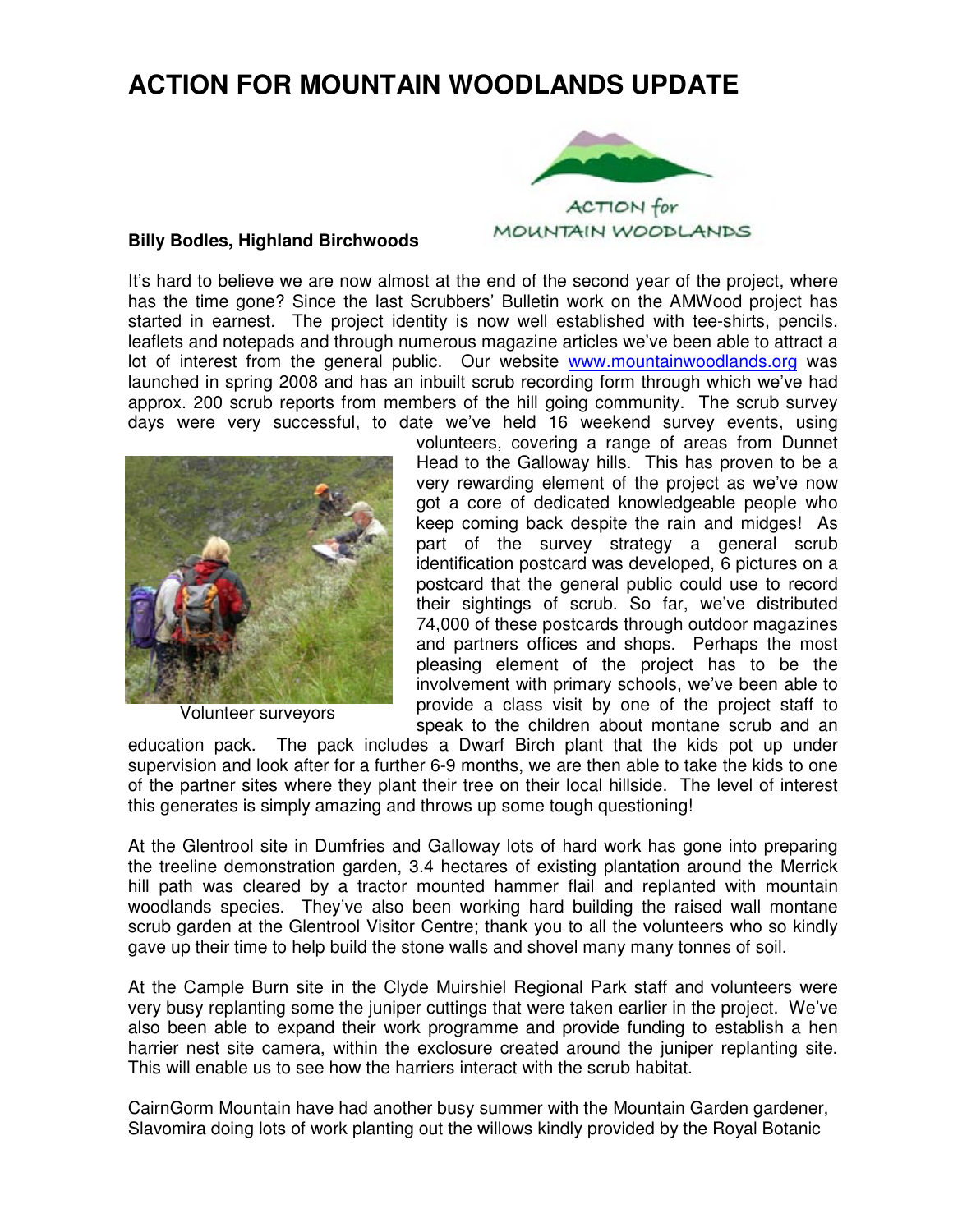Garden Edinburgh and collecting and bringing on seeds she'd collected. Wind up audio units were installed at strategic points in the garden giving information on what the visitors can see and new plant information labels were

developed. The link path that takes people up to the mid station through the garden and the hillside planting zone was complete in early summer 2009, and has proved to be a popular circular walk for the visitors. Once again the tree planting events with local primary schools were a great success. In 2009 Grantown, Deshar (Boat of Garten), Carrbridge, Aviemore, Gergask (Laggan)



Dalwhinnie, Alvie, Kingussie Newtonmore and Tomatin all took part. These schools also received tree planting kits for the pupils in the year below to grow on and plant out on the mountain next year. Next year will concentrate on visitor interpretation, with the possibility of turning an old ski hut into a stumpery…so watch this space!

The non-native seedling removal work at the Glenmore site is now complete and the new visitor centre display/interpretation space for montane scrub is also complete. This interpretation includes an introductory DVD, a discovery tunnel, an educational montane scrub game and numerous interpretation panels highlighting the benefits of montane scrub and how it interacts with the rest of the environment.



Scots pine & juniper

The Interpretation work at Beinn Eighe is now well underway and we should see the ridge trail and the visitor centre having some nice new montane scrub information in place for the spring of 2010.

In an exciting new development we've been able to expand the project and bring in some new areas, so I'd like to take the opportunity to welcome Dundreggan Estate (Trees For Life) and Forsinard Flows (RSPB) to the project, work has

yet to start on these sites but we'll be doing volunteer plantings and surveys and schools work at the sites along with some on site interpretation of existing montane scrub.







Eared willow **Dwarf birch** Woolly willow